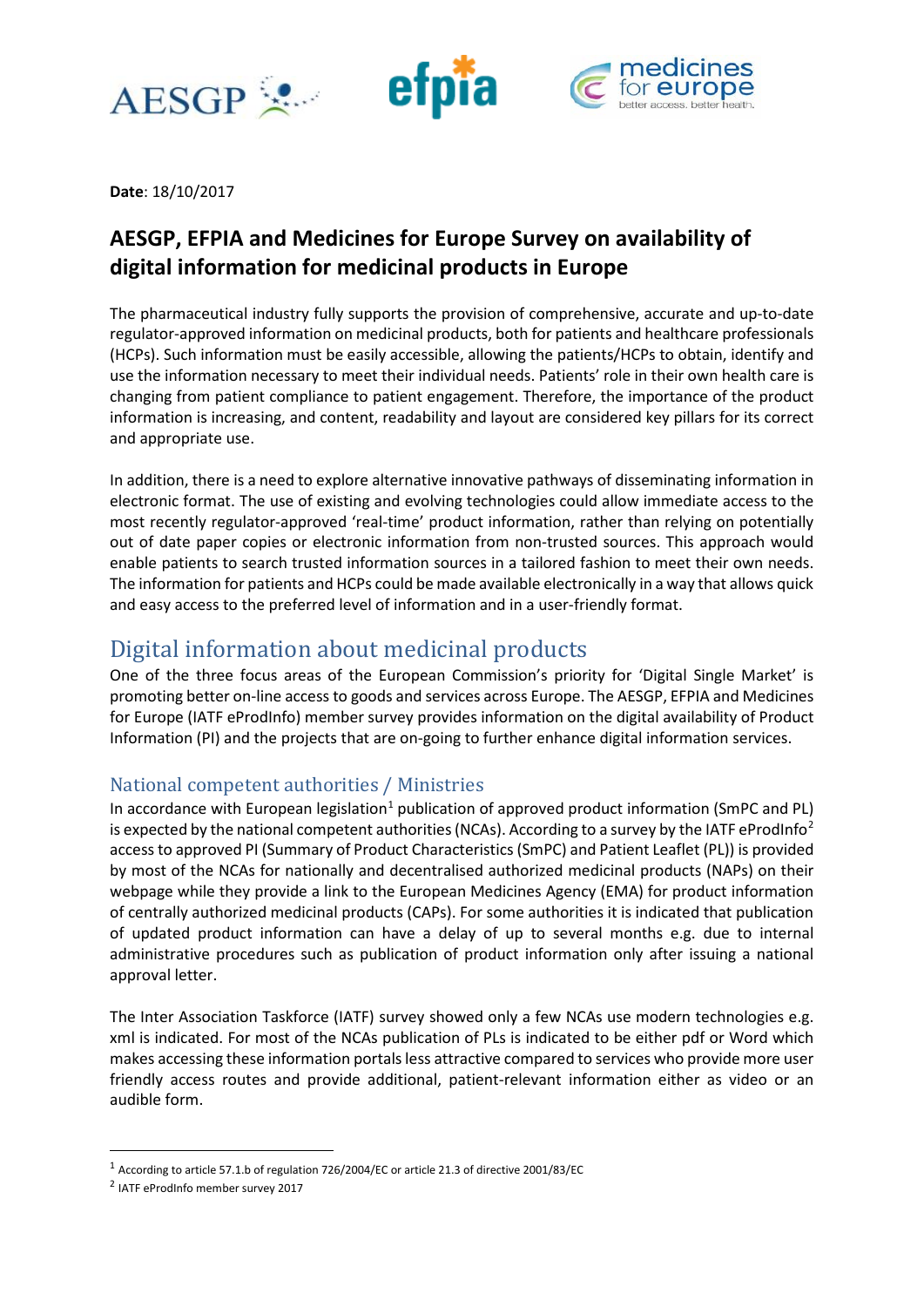Search capabilities are very often limited and mostly allow for identifying a medicinal product and its respective SmPC/PL. The functionality rarely provides search capabilities and easy access, to patient relevant information such as undesirable effects and posology.

### Other providers

The internet is full of webpages providing easy access to medicinal information and very often the source has to be considered non reliable. These webpages are very often not aware of the latest update i.e. new safety information and/or recommendations by the Pharmacovigilance Risk Assessment Committee (PRAC). But in some countries third party providers have started to fill the gap and provide SmPCs and PLs as well as specific services addressing patient and carers needs. Some of these providers (such as eMC (UK), FASS.se (SE), Rote Liste (DE), etc) have offered easy access to approved medicinal product information in a reliable manner for years and their work is acknowledged by the NCAs. A concerted effort across EU is needed to promote regulator-approved SmPCs and PLs. Two major pathways are meanwhile established a) harvesting information directly from NCA webpages and b) direct delivery and release of updated product information via pharmaceutical companies themselves. The services provided incorporate easy access to approved product information via webpage and in some cases even mobile apps in a simple to navigate and consumer friendly design. We are also seeing pharmaceutical companies engaging in supportive media such as videos and drawings as additional enhancements. Likewise, making use of 2D codes such as QR codes becomes more and more common for these services. One downside can clearly be seen in the limited range of medicinal product coverage. Secondly, Industry has to pay for the services and therefore, not all medicinal products information is potentially available to all patients.

## General use of Internet

According to Eurostat<sup>[3](#page-1-0)</sup> (survey Dec 2016) 85% of European households had access to the internet from home in 2016. This share has gradually increased since 2007 when only 55% of households had access to the internet. Access to either fixed and/or mobile broadband connection increased to 83% of the households. In EU on average 79% of individuals make use of the internet at least once a week and 71% of all individuals use it every day or almost every day.

A study<sup>[4](#page-1-1)</sup> was carried out for the European Commission by IHS Markit and Point Topic covering 31 countries and analyses the availability of nine broadband technologies and collected data shows 218 million EU households (99.9%) had access to at least one of the main fixed or mobile broadband access technologies at the end of June 2016 (excluding satellite). Rural broadband coverage remains lower than national coverage across EU member states at 92.6% of rural EU households.

#### Internet activity by age group

86% of European internet users on average aged 16-74 have sent and received emails for private purposes and 80% have searched for information.

Eurostat details that "age and level of formal education have a significant impact on the use of the internet by the individuals. 96 % of individuals aged 16-24 were regular internet users against 57 % in the 55-74 age group. Individuals with a higher level of education were almost all regular internet users (96 %), while less than 60 % of individuals with a lower level of education used the internet regularly." The proportion of individuals who have never used the internet has reduced significantly from 37% in 2007 to 20% in 2013 and at the time of this report, it was 14% in 2016.

<span id="page-1-0"></span> <sup>3</sup> http://ec.europa.eu/eurostat/statistics-explained/index.php/Internet\_access\_and\_use\_statistics\_-\_households\_and\_individuals

<span id="page-1-1"></span><sup>&</sup>lt;sup>4</sup> Broadband Coverage in Europe 2016, Mapping progress towards the coverage objectives of the Digital Agenda, Executive Summary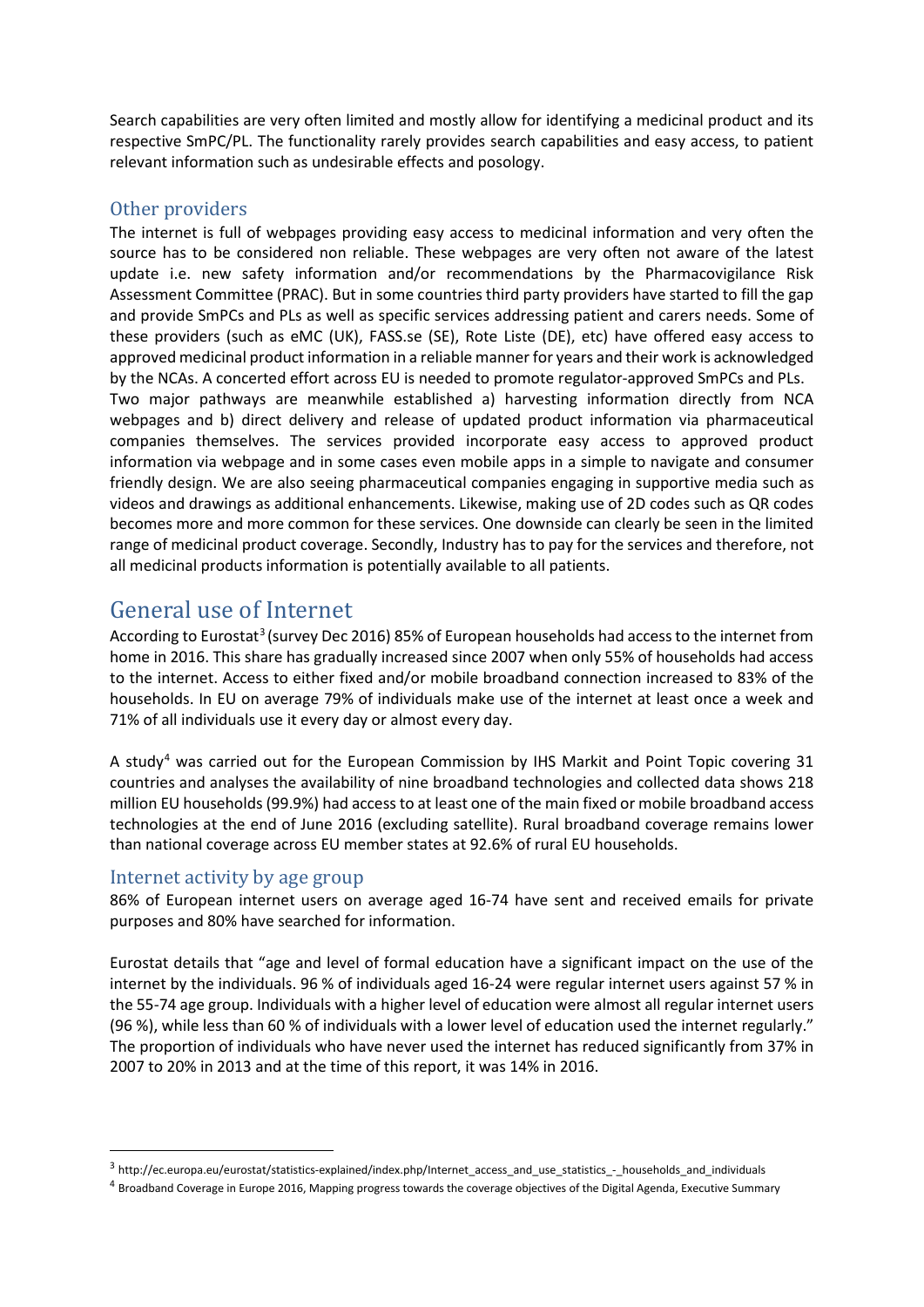Finding information about goods and services are the most popular activities. Online services on health related information are more used by individuals aged 25-54 and 55-74 compared to the younger age group (16-24).

## IN CONCLUSION

To address the needs of patients with regard to reliable and trusted information on medicinal products in an easily accessible form while supporting their current life style, IATF is looking to work with the European Commission, EMA and patient groups to provide a pan-European solution that builds on easy access routes based on existing technologies and established pathways of electronic information dissemination.

The Association of the European Self-Medication Industry (AESGP) is the official representation of manufacturers of non-prescription medicines, food supplements, and self-care medical devices in Europe.

Contact: Christelle Anquez-Traxler – Regulatory and Scientific Affairs Manager Email:  $c$ .anquez@aesgp.eu – Tel: +32 (0) 27355130 Website: [www.aesgp.eu](http://www.aesgp.eu/)

The European Federation of Pharmaceutical Industries and Associations (EFPIA) represents the research-based pharmaceutical industry operating in Europe.

Contact: Pär Tellner - Director – Team Leader Regulatory Affairs Email: [par.tellner@efpia.eu](mailto:par.tellner@efpia.eu) - Tel: +32 (0)2 6262541 Website: [www.efpia.eu](http://www.efpia.eu/)

The Medicines for Europe is the official representative body of the European generic, biosimilar and value-added pharmaceutical industry.

Contact: Katarina Nedog – Senior Manager, Safety and Regulatory Affairs Email: [knedog@medicinesforeurope.com](mailto:knedog@medicinesforeurope.com) – Tel: +32 (0)2 2392017 Website: [www.medicinesforeurope.com](http://www.medicinesforeurope.com/)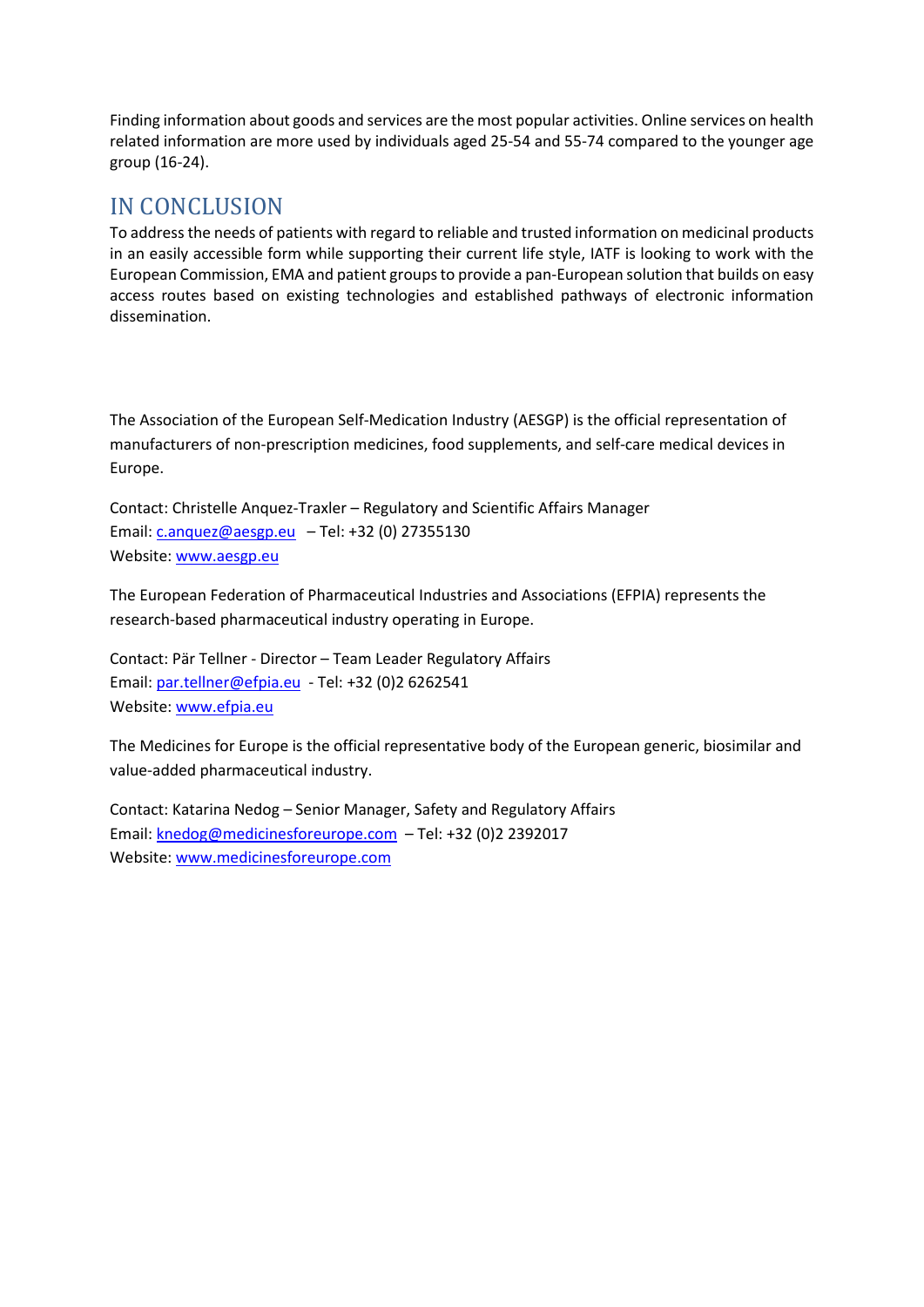## Examples of country specific projects to further develop digital information services

#### Austria

SpeechCode, a project developed by the Sigmund Freud University in cooperation with various associations, provides product information in an audible version and a safety feature which allows direct reporting of adverse events.

#### Belgium & Luxembourg

A pilot to test electronic dissemination of product information to patients is ongoing in Belgian hospitals while the medicinal products no longer contain a patient leaflet in paper form.

#### Germany

The pilot project "Gebrauchsinformation 4.0" aims for leveraging an infrastructure that would allow patients to rely on electronic dissemination of PLs only, either via webpage or on a smart device by scanning a unique code. For all those patients with no access to internet or limited capabilities in using the internet direct provision of most recent PL is ensured by printing the PL in a pharmacy upon request.

#### Italy

This project initially commissioned by AIFA has now become a routine and successful database used widely by pharmacies throughout Italy. By establishing a database that provides pharmacies with access to the most recent PLs and capabilities to print the newest information for patients, the system has helped reduce the number of immediate product recalls due to packs containing 'out of date' product information. The latest regulatory-approved PI is provided with an old pack during the transitional period of 6 months required to leveraging existing stock and immediate cost savings has been achieved.

#### Spain

AEMPS (Agencia Española de Medicamentos y Productos Sanitarios) has an application for mobile devices to provide PI for all the medicines authorized in Spain to healthcare professionals and general public. It can be downloaded for free and it is available for the most common mobile devices iPhone, iPad and Android. People can read bar codes with their iphone/Android to access PI. This application is based on data in the register of medicines authorized by AEMPS which is intended to finally cover nationally and centralised authorised medicinal products. Through this application the latest authorized SPC and PIL in pdf format is accessed.

#### The Netherlands

Small movies are made available to explain in 5 minutes key information of a medicinal product as listed in the PL. The patient can access the content via unique access codes handed over with the medicines in the pharmacy.

#### United Kingdom

Since November 2015, BGMA (British Generic Medicines Association) has coordinated 7 patient information work sharing projects, working closely with MHRA. Each has involved the production of one high quality set of materials that have been distributed to patients through their healthcare professionals (couple of examples: Voriconazole – healthcare professional Q&A brochure, healthcare professional checklist, patient alert card and Abacavir (ALL ELECTRONIC) – patient alert card, healthcare professional risk minimisation brochure. Between 7 and 12 different generic companies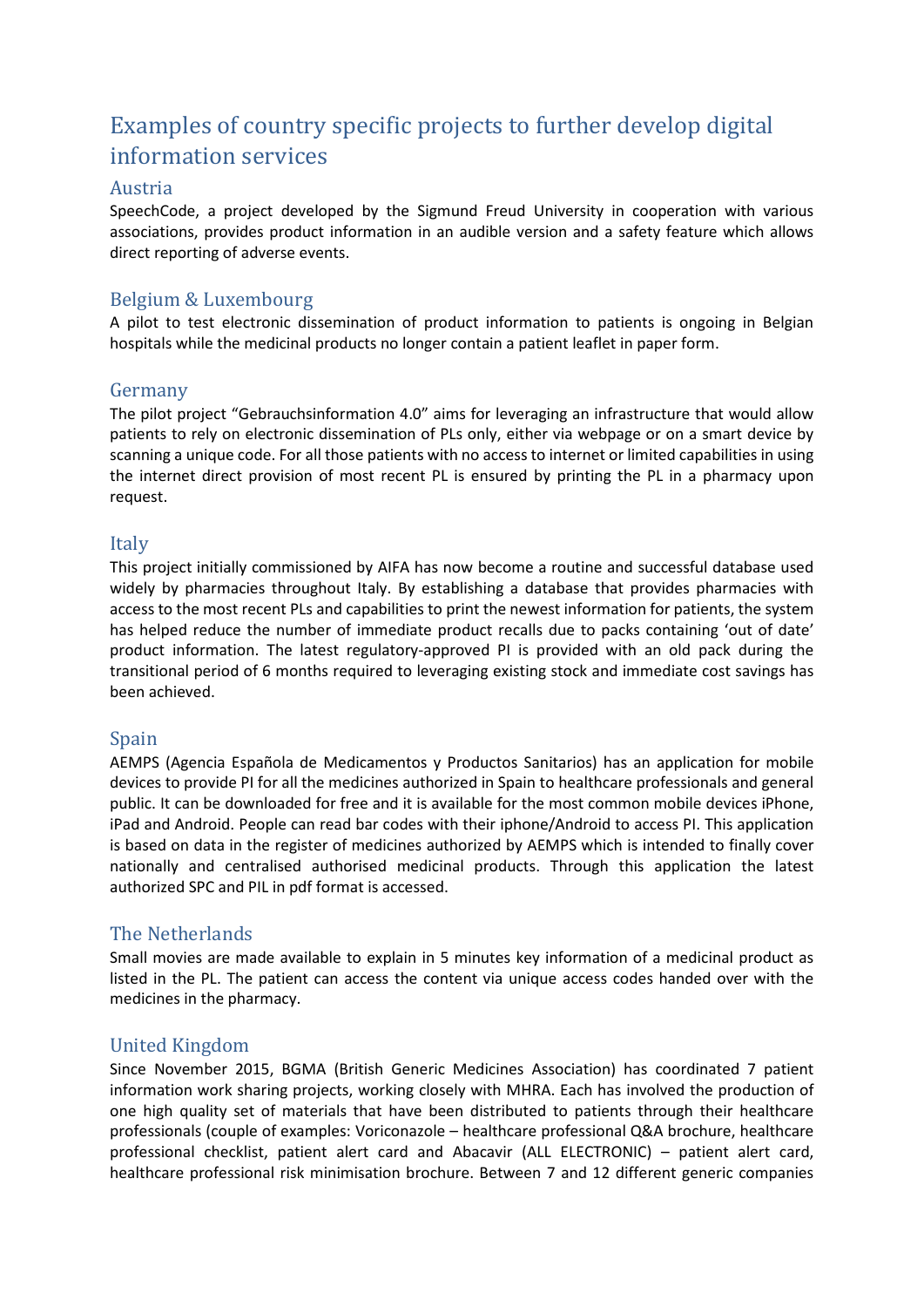have taken part in the projects, in one case joined by the originator. Initially the sole route of communication was physical mailing. With experience a more plural approach has been developed, tailored to the messages to be delivered and the patient population for the particular medicine. This has led to the increasing use of e-communication, with the first 'all electronic' delivery being completed in mid-2017, for reinforcement of well-known safety information. The electronic routes used have been the electronic Medicines Compendium and the participating company websites, supported by the established company medical information services.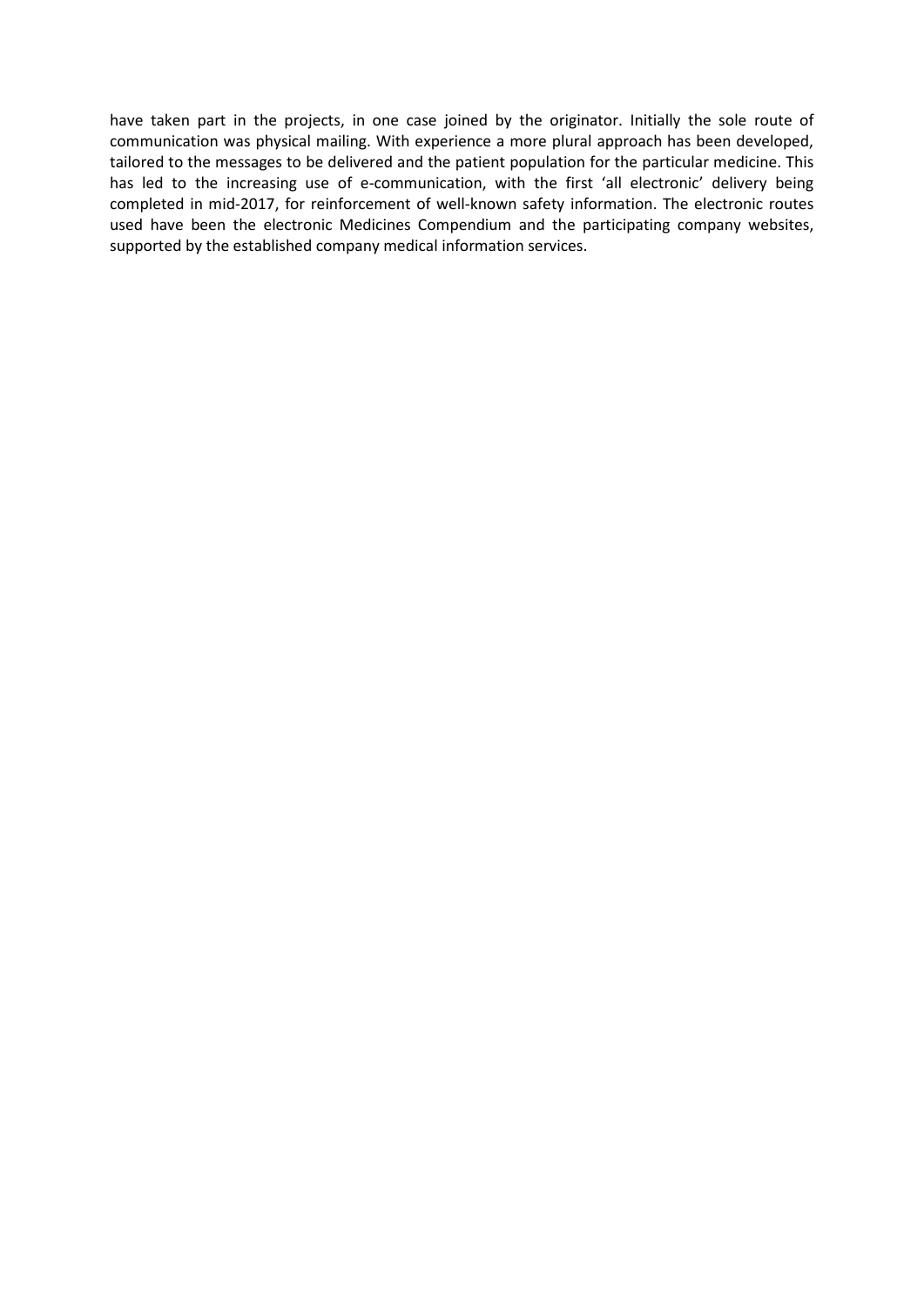# **E-Labelling Country Summaries – 2017 Update**

| <b>Country</b>      | <b>Electronic Availability of PILs?</b>                                                                                                                                                                                                                                                                                                                              | <b>Trade Association</b><br>position on E-Lab.                                                                                                                             | <b>Regulatory Agency</b><br>position on E-Lab.                                                                                                                                                                                           | <b>Current initiatives</b>                                                                                                                                                                                                                                                                                                                                                                                                           | <b>Internet usage</b><br>(source:<br>Eurostat)<br>to be updated                                    |
|---------------------|----------------------------------------------------------------------------------------------------------------------------------------------------------------------------------------------------------------------------------------------------------------------------------------------------------------------------------------------------------------------|----------------------------------------------------------------------------------------------------------------------------------------------------------------------------|------------------------------------------------------------------------------------------------------------------------------------------------------------------------------------------------------------------------------------------|--------------------------------------------------------------------------------------------------------------------------------------------------------------------------------------------------------------------------------------------------------------------------------------------------------------------------------------------------------------------------------------------------------------------------------------|----------------------------------------------------------------------------------------------------|
| <b>Australia/NZ</b> | PILs provided at point of dispense<br>(pharmacists prints) for most<br>products, unless otherwise desired by<br>sponsors. Exceptions are for<br>parenteral products, which must have<br>a hardcopy PI (physicians prescribing<br>info). Distribution of PILs<br>electronically (and upload of PIL (CMI<br>in Aus) ) and PI is undertaken by a<br>3rd party provider. | Accepted other than for<br>injectables. Currently<br>part of a small group<br>working with TGA to<br>examine need for printed<br>leaflets in parenteral<br>medicine packs. | See previous.                                                                                                                                                                                                                            | No further initiatives.                                                                                                                                                                                                                                                                                                                                                                                                              |                                                                                                    |
| <b>Austria</b>      | The agency provides an online<br>database where all current approved<br>PILs/SmPCs for specific products can<br>be found & downloaded. It also<br>provides the possibility to search for<br>products registered in Liechtenstein.<br>In case CP the agency refers to the<br>EMA homepage.                                                                            |                                                                                                                                                                            | <b>The Austrian Agency</b><br>for Health and Food<br>Safety has approved<br>the project, and is<br>supportive of the<br>programme. External<br>attorneys are trying to<br>broaden participation of<br>the project to other<br>countries. | SpeechCode' has been developed<br>by the Sigmund Freud University<br>in cooperation with various<br>associations in 2012. It's an<br>audible PIL and product<br>information. In 2013 the<br>'Call4Safety' feature was added -<br>where consumers can directly<br>report AE out of Speech Code<br>PILs. There is a strong movement<br>of PIL adaptation, under the<br>scietific programme "Patient<br><b>Information and Consumer</b> | 81 % of<br>households have<br>internet access<br>63 % of<br>individuals use it<br>on a daily basis |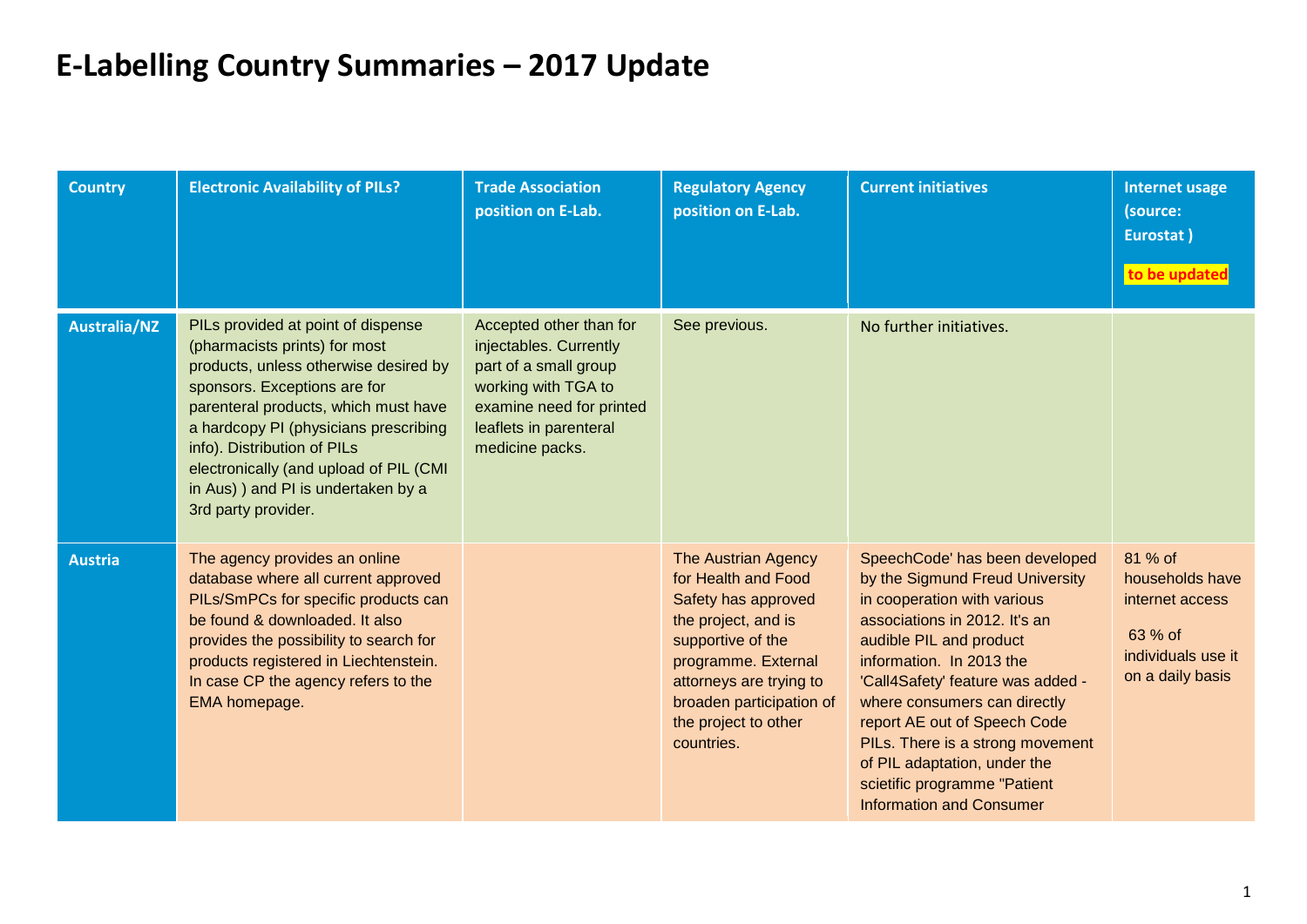#### Protection"; which brings different stakeholders together.

**Belgium** The Federal Agency for Medicines and Health Products (FAMHP) publishes SmPCs and PILs on their website, publicly accessible. [http://bijsluiters.fagg](http://bijsluiters.fagg-afmps.be/?localeValue=fr)[afmps.be/?localeValue=fr](http://bijsluiters.fagg-afmps.be/?localeValue=fr)

> Yet, these versions are not always up to date, the FAMHP does not upload the new versions at the time a variation is approved, but only at the administrative closure when an updated MA is issued (can be months/years later). The FAMHP is working to have PILs and SmPCs available in xml files in the coming months.

> The Trade Association (pharma.be) has flagged this on request of the MAHS, but the FAMHP remains adamant. The Trade Association pharma.be has its own website where all SmPCs and PILs **of pharma.be members** are published and publicly available. [http://www.e](http://www.e-compendium.be/)[compendium.be/](http://www.e-compendium.be/) Continuous update occurs by the MAHs; user friendly documents allowing tailored search of information, access via mobile

pharma.be is closely working with the Belgian Competent Authorities (and the EU Authorities) to have national pilot projects set-up by the authorities to test elabelling in hospitals in **Belgium** 

FEBELGEN POSITION: FeBelGen supports the use of the e-leaflet because of its advantages compared to current situation where 3 official languages influence readability on in-pack leaflets. Moreover the use of the e-leaflet would contribute to a more cost-effective healthcare system and have a positive effect on the use of natural resources (avoid print & paper use). However the authentic source of the information should be the NCA. If investments should be done to allow ad-on applications, they

FAMHP does not believe e-inserts can replace paper insert in the package as from today since not every individual has internet access. However, they are supportive to explore the use of new electronic technologies to disseminate the information on medicines via pilot projects for instance. The Famhp is open and supportive to setup pilot projects to test e-labelling starting in "protected environment" such as hospital for prescription hospital used medicines.

The Minister stated in the Pact for the Future for the patient, that the publication of the leaflets at the FAMHP needs to be optimised by means of user friendly apps. FAMHP does not believe einserts can fully replace

Proposal to have a pilot project to test e-labelling (**without any paper inserted information in the packaging**) in hospital used only medicines, supported by the FAMHP. Hence the minister of health in Belgium (together with the minister of health in Luxembourg) has aksed to the EU commission the necessary derogation to conduct this pilot in their territories for a defined period of time. Derogation has been granted by the EU Commission in Dec 2017. The pilot project can therefore now be launched.

Authentic source at FAMHP: leaflets will be included in the source database SAM2 that will equally be used by other institutions (eg NIHDI) as such allowing access to the documents in their electronic formats (now: PDF)

Several applications (B2B, B2C) are being developed to allow extracting (partial) information from the leaflet and presenting it in a customised manner but these are not based on the authentic source (FAMHP database) and require extra resources on MAH

**85 %** of the belgian households have internet, mostly broadband (**97 %**).

**11,2 %** of individuals (16- 74 yo) never used internet

**36,9 %** of individuals (16- 74 yo) use cloudstorage or online computing services

**69,3** of individuals (16- 74 use social media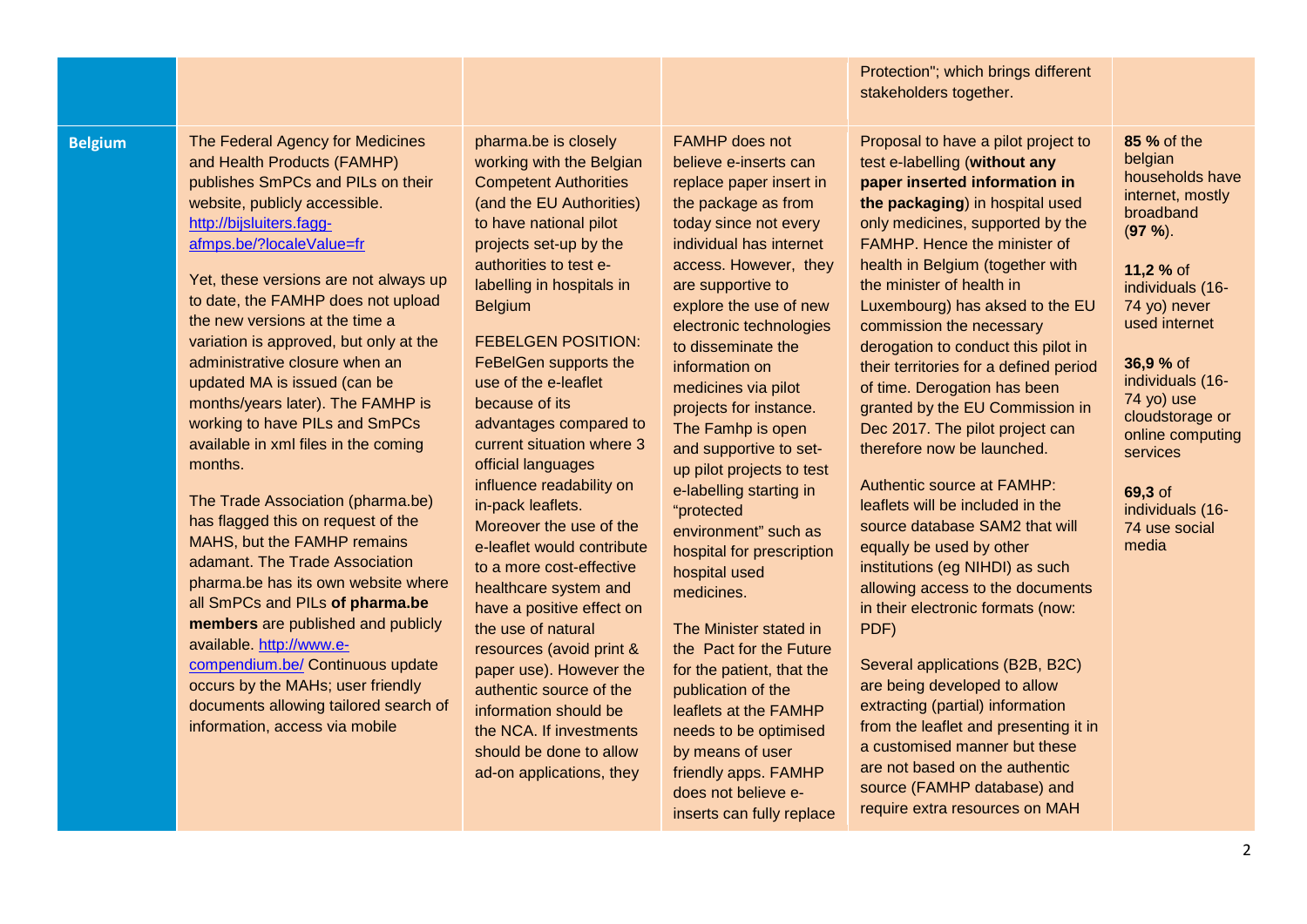|                 |                                                                                                                                                                                                                                                                                                                                                                                           | should be done on NAC<br>level.                                                                                                    | paper insert in the<br>package - not every<br>individual has internet<br>access. The pharmacy-<br>printout PIL at<br>medicine delivery<br>requires appropriate<br>systems - discussion<br>with the Pharmacist<br>Association has to<br>occur, to also address<br>budgeting constraints. | level in order to be able to<br>participate in these initiatives.<br>It is FeBelGen's position that the<br>authentic source of the information<br>should always be the NCA. If<br>investments should be done to<br>allow ad-on applications, they<br>should be done on NCA level and<br>so industry can avoid duplication<br>of resources needed                                                                         |                                                                                                                                                   |
|-----------------|-------------------------------------------------------------------------------------------------------------------------------------------------------------------------------------------------------------------------------------------------------------------------------------------------------------------------------------------------------------------------------------------|------------------------------------------------------------------------------------------------------------------------------------|-----------------------------------------------------------------------------------------------------------------------------------------------------------------------------------------------------------------------------------------------------------------------------------------|--------------------------------------------------------------------------------------------------------------------------------------------------------------------------------------------------------------------------------------------------------------------------------------------------------------------------------------------------------------------------------------------------------------------------|---------------------------------------------------------------------------------------------------------------------------------------------------|
| <b>Bulgaria</b> | Latest approved documents (SPCs,<br>PILs, etc.) may be found in NCA<br>website, managed by HA specialists<br>No trade association website with<br>ePIL available.<br>Local labels do not have links to<br>company or industry websites.                                                                                                                                                   | Position unconfirmed.                                                                                                              | No official position.                                                                                                                                                                                                                                                                   | <b>Bulgarian Drug Agency (NCA) is</b><br>planning to upgrade is website in<br>2016. It is expected the access to<br>PILs to be greatly improved.                                                                                                                                                                                                                                                                         | 54.6% of pop.<br>use internet<br>daily,<br>59.1% of<br>households have<br>internet access.                                                        |
| <b>Canada</b>   | The approved patient information<br>section of the Canadian Product<br>Monograph (label) includes the<br>website for Canadian companies but<br>not a direct link to the product<br>information. Health Canada also<br>posts product monographs (for<br>branded and generic medicines) onto<br>their website - not user friendly and<br>intention there to create more<br>accessible site. | No formal position<br>expressed - but<br>Canadian trade<br>associations very<br>supportive of<br>transparency for the<br>customer. | <b>Revised product</b><br>monograph guidance<br>recently issued by<br><b>Health Canada, stating</b><br>expectation for<br>manufacturer to supply<br>the consumer<br>information document<br>to the pharmacist or<br>doctor for<br>patient/consumer<br>distribution. Reference           | Not directly associated with E-<br>Labelling : New regulations came<br>into force on June 13th, 2015<br>imposing new obligations on<br>health products<br>sponsors to:<br>• Provide information in plain<br>language;<br>• Assess the name of their health<br>products to avoid confusion;<br>• Submit mock-ups of labels and<br>packages for review;<br>• Indicate how to report harms on<br>their product's label; and | 83% of<br>households have<br>internet access,<br>75% in rural<br>areas<br>Average<br>Canadian<br>spends 45.3 hrs<br>a month on<br>internet sites. |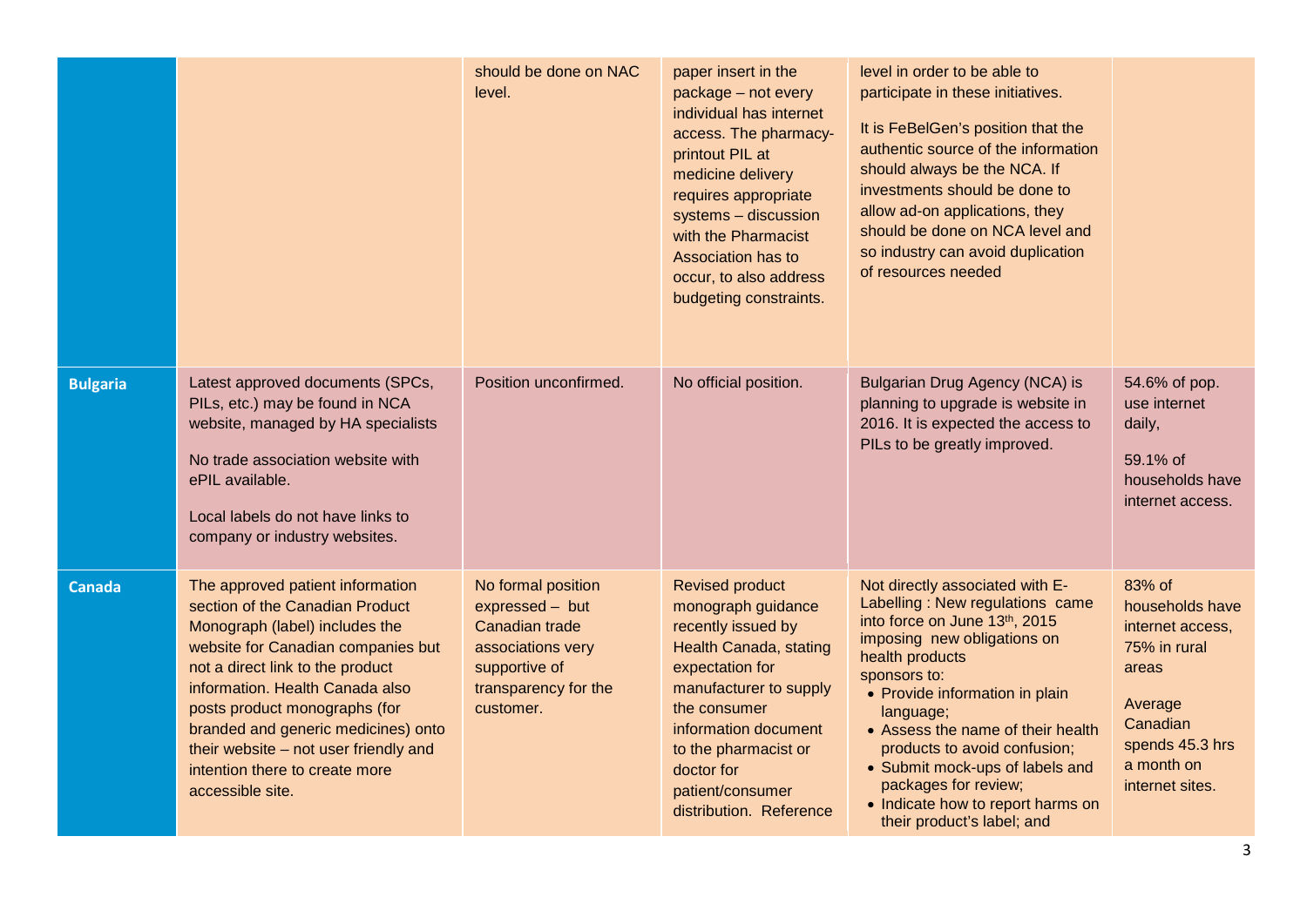|                                 | The PIL is also available via eCPS<br>(electronic Compendium of<br>Pharmaceuticals and Specialties).<br>eCPS is the Canadian Drug<br>Reference for HCPs which is edited<br>and managed by the Canadian<br><b>Pharmacists Association. Patients do</b><br>not have access to eCPS however, if<br>a HCP has registered with eCPS the<br>HCP has access and can obtain a<br>"printable format" of the PIL.   |                       | to a website/ telephone<br># on a product package<br>is insufficient. | • Provide information in an easy-<br>to-read format<br>As part of these new regulations<br>Health Canada recently released a<br>revised Part III: Patient Medication<br>Information section of the Product<br>Monograh; simplifying information. |                                                                                      |
|---------------------------------|-----------------------------------------------------------------------------------------------------------------------------------------------------------------------------------------------------------------------------------------------------------------------------------------------------------------------------------------------------------------------------------------------------------|-----------------------|-----------------------------------------------------------------------|--------------------------------------------------------------------------------------------------------------------------------------------------------------------------------------------------------------------------------------------------|--------------------------------------------------------------------------------------|
| <b>Croatia</b>                  |                                                                                                                                                                                                                                                                                                                                                                                                           |                       |                                                                       |                                                                                                                                                                                                                                                  |                                                                                      |
| <b>Czech</b><br><b>Republic</b> | The Czech competent agency (SUKL)<br>provides an online database of<br>authorized products in its website<br>(www.sukl.cz), containing current<br>approved PILs/SmPCs for nationally,<br>MRP/DCP products as well as for CP<br>products. The CP products<br>information is provided as link to EMA<br>web page. The website is publically<br>available. Responsibility to update<br>lies with the agency. | No official position. | No official position.                                                 | No further initiatives.                                                                                                                                                                                                                          | 73% of pop. use<br>internet daily,<br>54 % of<br>households have<br>internet access. |
| <b>Denmark</b>                  | All PILs (irrespective of approval<br>procedure) must be uploaded at an<br>Agency homepage by the MAH within<br>3 months after SmPC change<br>approval (variation). Fixed format                                                                                                                                                                                                                          |                       |                                                                       | Danish Trade association: E-<br>labelling/PILs will be a 2014 focus<br>area. There are also other<br>prescribing texts available,<br>published by Dansk Laegemiddel                                                                              | An App for<br>iPhone/Android<br>has been<br>developed by the<br>DHMA in 2012,        |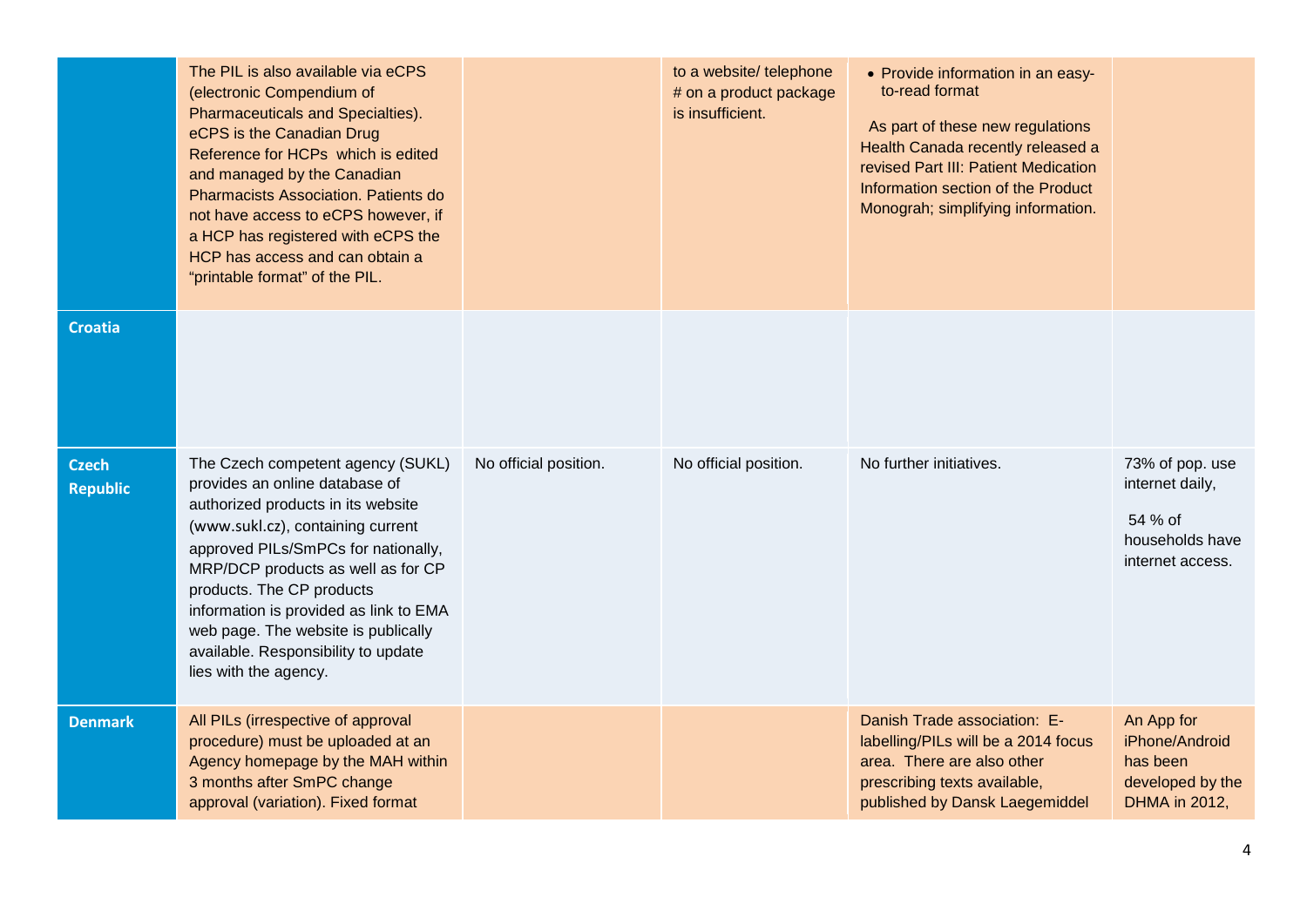requirements exist for the uploaded PIL (Jan 2014).

Information A/S (DLI). The catalog which has been printed since 1976 has now been replaced by the electronic version - available since 2003. It contains information about medical products and disease areas written by KOLs - yet it is not always in compliance with approved SmPC ( a disclaimer is provided, responsibility lies with DLI). It is widely used by prescribing physicians.

Danish PILs are now also available at: http://www.indlaegssedler.dk/

The text is taken from the Agency home page and updated every 2 weeks (approx. 200 PILs are updated during a 2 week period). The DMA has consented to this approach which makes it much more easy for patients to make free text searches.

It is possible for companies to add small videos or drawings of non promotional nature e.g. user instructions.

Combined with an app a scan of the QR Code can take the patient directly to indlaegssedler.dk

but awareness and use of App is low. It does not replace physical PILs in packs, and is used by scanning the EAN13 bar code on secondary packaging material. 93 % of households have internet access, 84 % of individuals use it on a daily basis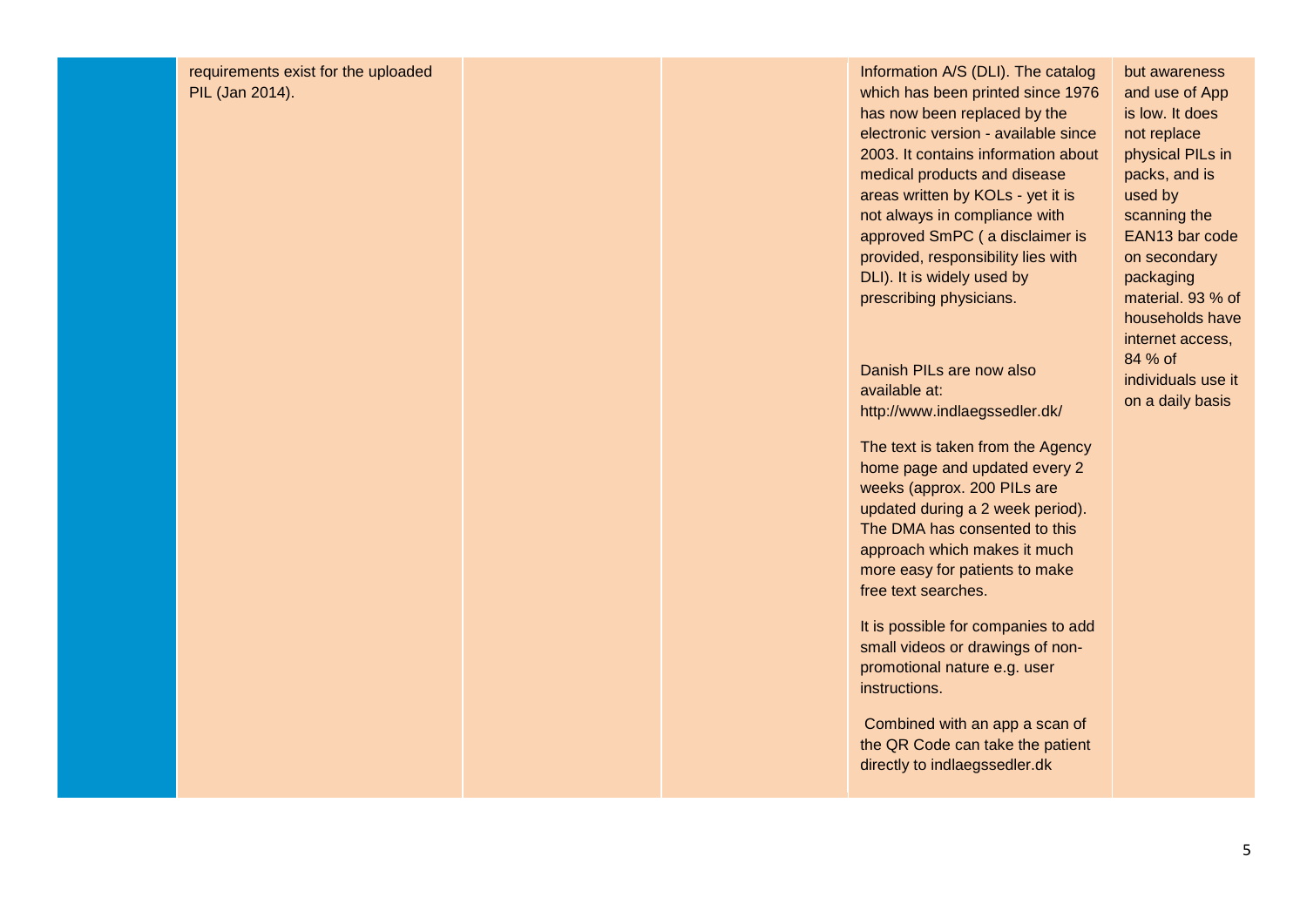|                |                                                                                                           |                                                                                                                                                                                                                                                            |                                                                                                                                                                                                                                                                                                                                                                                                                                                                                                                                                                                                                                                                                                                                                   | The DMA are considering to make<br>a link directly to DMA adverse<br>event reporting site. The text is in<br>all PILs but it could be useful to<br>make it a link. |                                                                                     |
|----------------|-----------------------------------------------------------------------------------------------------------|------------------------------------------------------------------------------------------------------------------------------------------------------------------------------------------------------------------------------------------------------------|---------------------------------------------------------------------------------------------------------------------------------------------------------------------------------------------------------------------------------------------------------------------------------------------------------------------------------------------------------------------------------------------------------------------------------------------------------------------------------------------------------------------------------------------------------------------------------------------------------------------------------------------------------------------------------------------------------------------------------------------------|--------------------------------------------------------------------------------------------------------------------------------------------------------------------|-------------------------------------------------------------------------------------|
| <b>Estonia</b> | Latest approved documents (SPCs,<br>PILs, etc.) may be found in NCA<br>website, managed by HA specialists | Positive>negative: NCA<br>position received at the<br>end of May 2014 on 2D<br>coding acceptance for<br>ePILs presentation on<br>folding cartons. 2D<br>codes can be used to<br>direct to NCA official<br>website for downloading<br>latest approved PILs. | <b>The Estonian Agency</b><br>is following CMD(h)<br>guidance document on<br>QR/2D codes. The<br>following can be<br>provided via QR code<br>(positive list): package<br>information leaflet,<br>additional risk<br>minimisation materials<br>(for patients) which<br>have been approved by<br>the NCAs (i.e<br><b>Educational material as</b><br>outlined in the Risk<br>Management Plan),<br>code can be printed for<br>counter medicines and<br>prescription drugs. The<br>inclusion of the QR<br>code cannot replace<br>the printed package<br>leaflet, the code has to<br>refer on the NCA<br>website published<br>information. QR codes<br>can be put on an outer<br>carton and/or PIL, in<br>case of small packages<br>codes can be put to | The topic is ongoing at local trade<br>association regulatory working<br>group.                                                                                    | 79% of pop. use<br>internet daily,<br>80% of<br>households have<br>internet access. |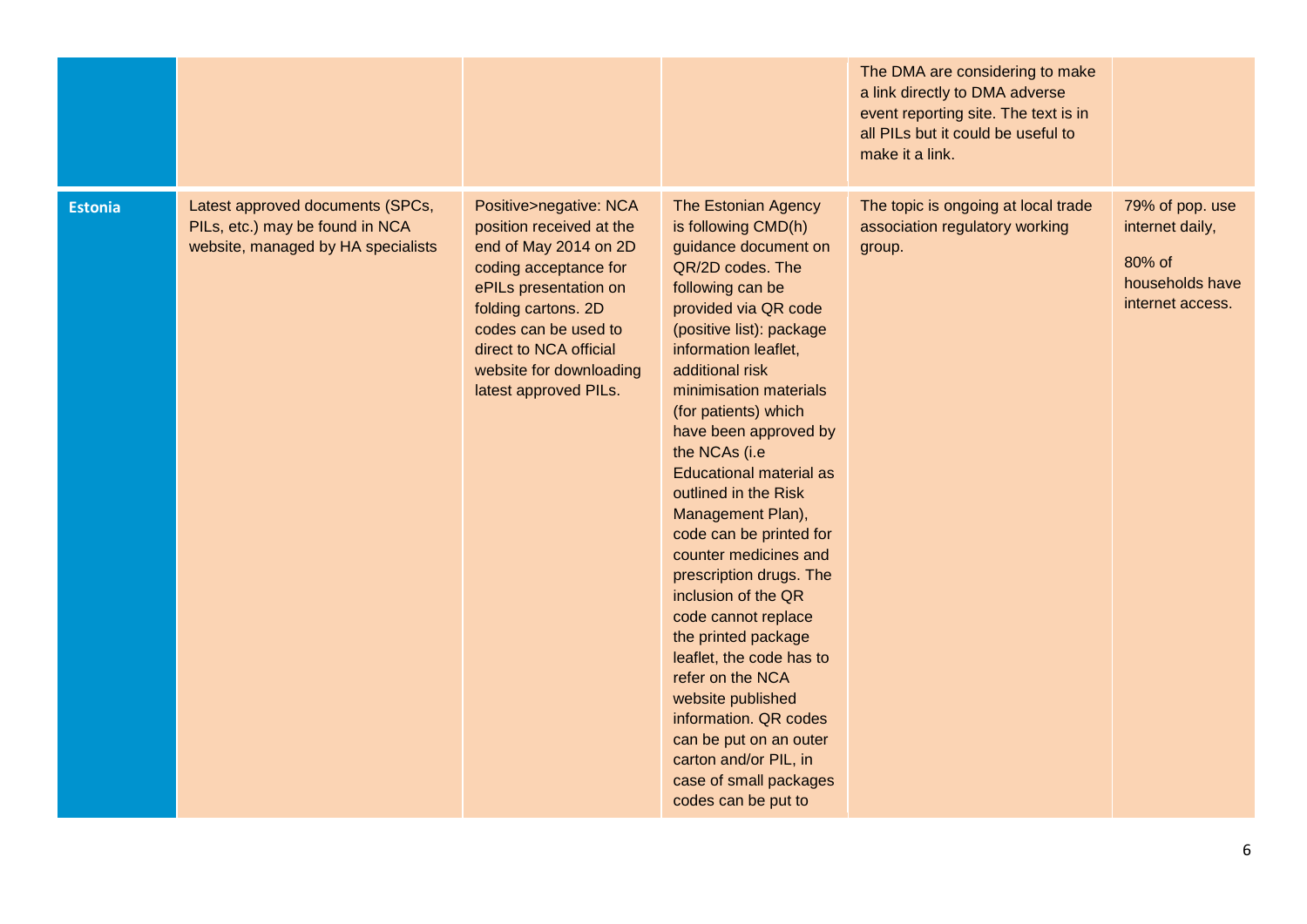|                |                                                                                                                                                                                                                                                                                                                        |                                                              | inner surface area, in<br>case of multilingual<br>packages 1 code can<br>be used (on a first<br>displayed page links to<br>specific languages are<br>shown). Codes should<br>not influence<br>readability.<br><b>Following sentence</b><br>shoudl be added to<br>PIL:<br>Detailed and updated<br>information on this<br>product is available by<br>scanning the QR Code<br>included in the <pil><br/><outer carton=""> with a<br/>smartphone. The same<br/>information is also<br/>available on the<br/>following URL: [URL to<br/>be included] <and the<br=""><nca> website &gt;&gt;</nca></and></outer></pil> |                                                                                                    |
|----------------|------------------------------------------------------------------------------------------------------------------------------------------------------------------------------------------------------------------------------------------------------------------------------------------------------------------------|--------------------------------------------------------------|-----------------------------------------------------------------------------------------------------------------------------------------------------------------------------------------------------------------------------------------------------------------------------------------------------------------------------------------------------------------------------------------------------------------------------------------------------------------------------------------------------------------------------------------------------------------------------------------------------------------|----------------------------------------------------------------------------------------------------|
| <b>Finland</b> | The Pharmaceutical Information<br>Centre Ltd has a website with all PILs<br>("laakeinfo.fi") in both Finnish and<br>Swedish. The site also contains<br>audible PILs in Finnish (but not<br>Swedish).<br>The Pharmaceuctical Information<br>Centre is a drug information and skills<br>development company owned by the | No official position but<br>eLabelling viewed<br>positively. | Fimea does not have<br>an official position but<br>has stated that unless<br>changes are made to<br>EU legislation, ePILs<br>could not be the sole<br>format.                                                                                                                                                                                                                                                                                                                                                                                                                                                   | 92 % of<br>households have<br>internet access<br>85 % of<br>individuals use it<br>on a daily basis |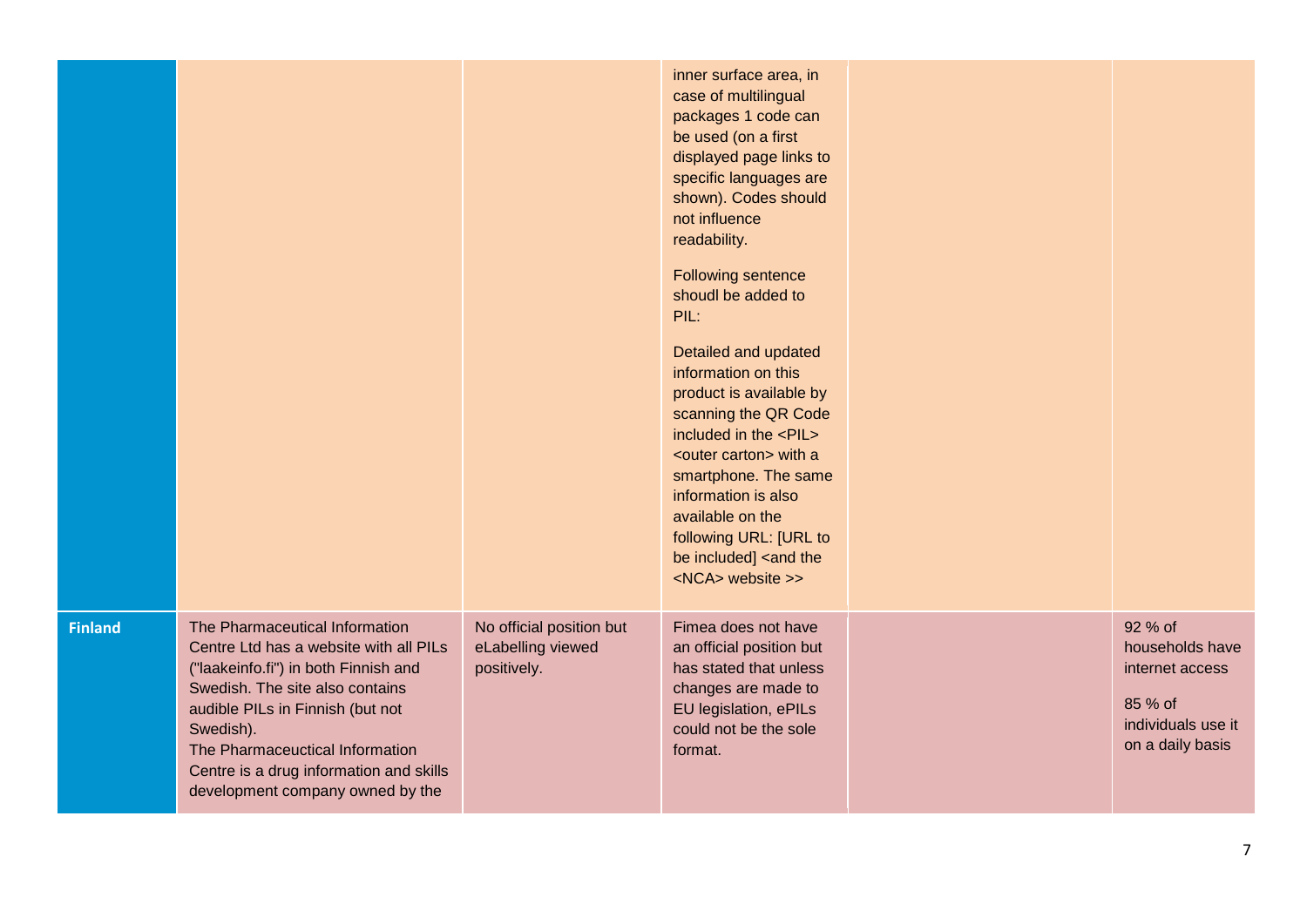|                | trade organisation Pharma Industry<br>Finland (PIF).                                                                                                                                                                                                                                                                                                                                                                                                                                                                   |                                                                                                                                                                                                                                                                                                                                                                                                             |                                                                                                                                                                                                                       |                                                                                                                                                                                                                                                                                                                                                                                                                                                                                                                                                                                                                                        |                                                                                                                                                                                                                          |
|----------------|------------------------------------------------------------------------------------------------------------------------------------------------------------------------------------------------------------------------------------------------------------------------------------------------------------------------------------------------------------------------------------------------------------------------------------------------------------------------------------------------------------------------|-------------------------------------------------------------------------------------------------------------------------------------------------------------------------------------------------------------------------------------------------------------------------------------------------------------------------------------------------------------------------------------------------------------|-----------------------------------------------------------------------------------------------------------------------------------------------------------------------------------------------------------------------|----------------------------------------------------------------------------------------------------------------------------------------------------------------------------------------------------------------------------------------------------------------------------------------------------------------------------------------------------------------------------------------------------------------------------------------------------------------------------------------------------------------------------------------------------------------------------------------------------------------------------------------|--------------------------------------------------------------------------------------------------------------------------------------------------------------------------------------------------------------------------|
| <b>France</b>  | A PILs and SmPC database exists on<br>all registered products, owned by the<br>Ministry of Health and fulfilled by<br>ANSM, HTA body and national social<br>security insurance.<br>A new service of this database has<br>been released : it uses the flashcode<br>on the box of the drug and give<br>access to product.<br>For CP products a link to the EMA<br>website is provided.                                                                                                                                   | None to date, LEEM did<br>not partake in the WG at<br>EFPIA.                                                                                                                                                                                                                                                                                                                                                | ANSM is still working<br>on IT tools but mainly<br>for notification purpose.<br>We are not aware of<br>ANSM position on e-<br>labelling but the legal<br>way to provide the PIL<br>to the patient is via the<br>pack. | <b>None</b>                                                                                                                                                                                                                                                                                                                                                                                                                                                                                                                                                                                                                            | 61% of<br>population have<br>been in contact<br>with official<br>governments via<br>internet<br>80% of<br>population use<br>internet daily<br>70% of<br>population have<br>a high home<br>speed internet<br>connection.  |
| <b>Germany</b> | PILs are available from the internet<br>from different services:<br>a) DIMDI<br>b) Rote Liste Service GmbH<br>c) Company Websites<br>Comments:<br>a) service in co-operation with the<br>authorities; should cover PILs for all<br>products approved in DE; not very<br>popular, quite demanding search<br>engine and not user-friendly<br>b) voluntary use by companies,<br>initially created to fulfill the<br>requirements for people with impaired<br>vision; companies have to pay to get<br>their PILs published | Current view is that E-<br>labelling as single path<br>to provide the PIL<br>requires a change in<br>legislation. Until then<br>companies are<br>encouraged to offer it as<br>an add on.<br>Close collaboration with<br><b>EFPIA to foster the</b><br>opportunity to provide<br>the PIL via electronic<br>means in the first place<br>rather than with the<br>pack. This includes an<br>option for patients | The only legal way to<br>provide the PIL is<br>through the pack.<br>Other pathways are<br>acceptable as long as<br>they are not connected<br>to any promotional<br>activity.                                          | The German pilot builds an<br>integrated digital system, providing<br>up-to-date authorized information<br>about medicines to patients in a<br>user friendly and easily accessible<br>digital format with print option (in<br>close collaboration with the<br>European initiative). The pilot<br>involves the associations BPI and<br>vfa, the Rote Liste Service GmbH<br>and 18 pharmaceutical companies<br>together with representatives from<br>regulatory authorities, pharmacists<br>and patient organisations. Current<br>planning is to leverage in a next<br>development step on the<br>infrastructure build for serialisation | 82% of all<br>households have<br>access to the<br>internet<br>80% use the<br>internet on a<br>daily basis, peak<br>at 16-24 yrs<br>:95%, though at<br>$> 65$ yrs: $62%$<br>76% of women<br>and 83% of the<br>men use the |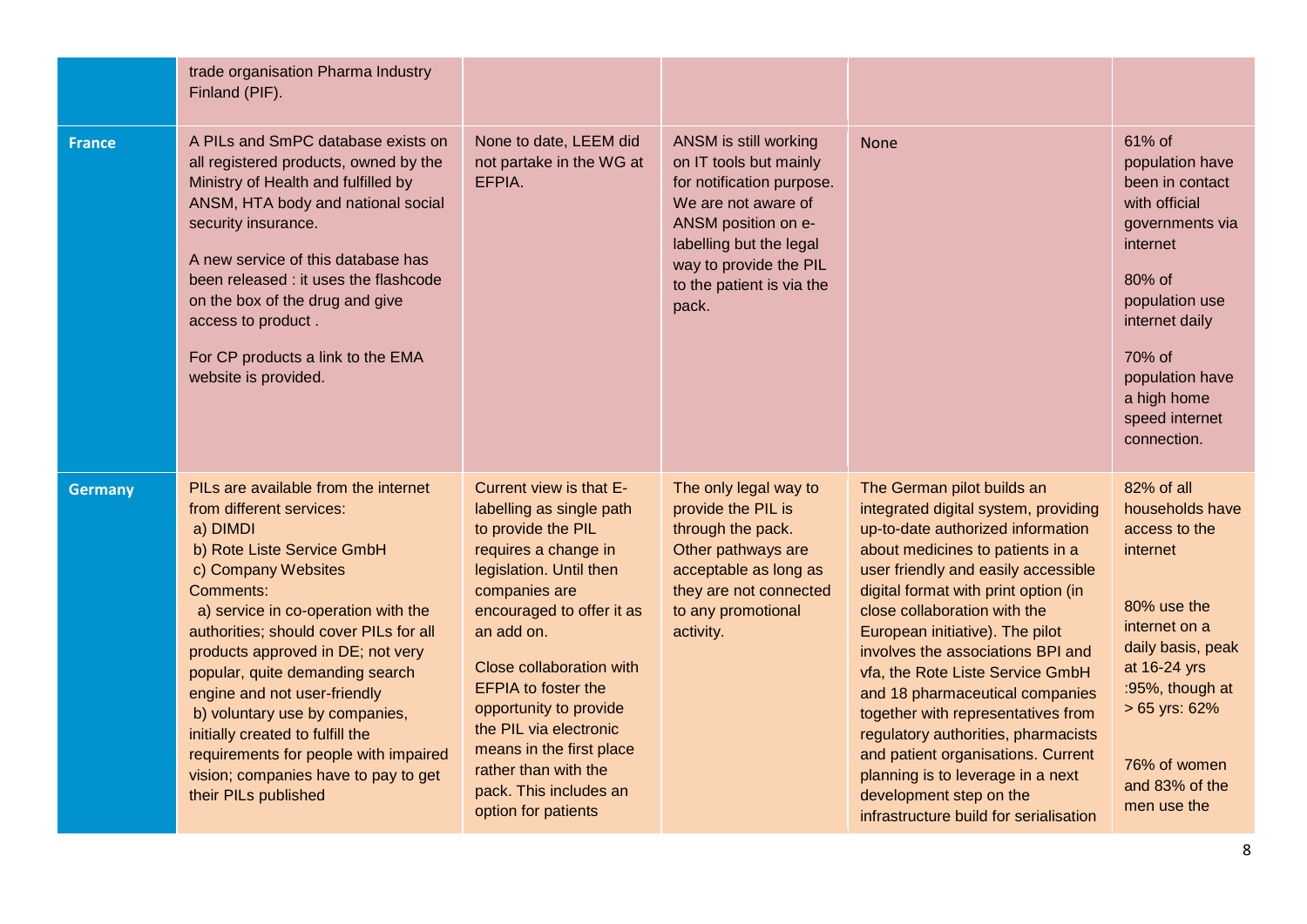|                | c) Increasing trend for companies to<br>publish their PILs on their websites.                                                                                                                                                           | without access to the<br>internet to get a print-out<br>at the pharmacy.                                                                                                                                                                                  |                                                                                                    | requirements according to<br>directive 2011/62 to allow batch<br>specific information.<br>The 'AG Beipackzettel' (working<br>group on Patient Information<br>Leaflet), founded around 2009<br>focusses on readability and testing<br>of PILs. | internet on a day<br>to day basis                                                                  |
|----------------|-----------------------------------------------------------------------------------------------------------------------------------------------------------------------------------------------------------------------------------------|-----------------------------------------------------------------------------------------------------------------------------------------------------------------------------------------------------------------------------------------------------------|----------------------------------------------------------------------------------------------------|-----------------------------------------------------------------------------------------------------------------------------------------------------------------------------------------------------------------------------------------------|----------------------------------------------------------------------------------------------------|
| <b>Greece</b>  | Our Health Agency (EOF) provides<br>an online database where approved<br>PILs/SmPCs can be found &<br>downloaded. Unfortunately, the<br>database is outdated an due to<br>inadequate maintenance we cannot<br>fully trust its contents. | We are not aware at the<br>moment of a local Trade<br>Association position on<br>the e-lab. However, one<br>of the Trade<br>Associations maintains a<br>SmPC, PIL database via<br>the kind contribution of<br>the latest approved texts<br>by its members | We are not aware at<br>the moment of a Greek<br><b>Regulatory Agency</b><br>position on the e-lab. | No initiatives.                                                                                                                                                                                                                               | 49% of the<br>population are<br>frequent users<br>(i.e. daily users<br>of the internet)            |
| <b>Hungary</b> | Current approved documents (SPCs,<br>PILs, etc.) can be found only on the<br>NCA website, and no link to<br>industry/company website where<br>electronic version of the label/PILs<br>would be placed                                   | No official position is<br>available.                                                                                                                                                                                                                     | Unaware of it.                                                                                     | Unaware of further initiatives.                                                                                                                                                                                                               | 75 % of<br>households have<br>internet access<br>68 % of<br>individuals use it<br>on a daily basis |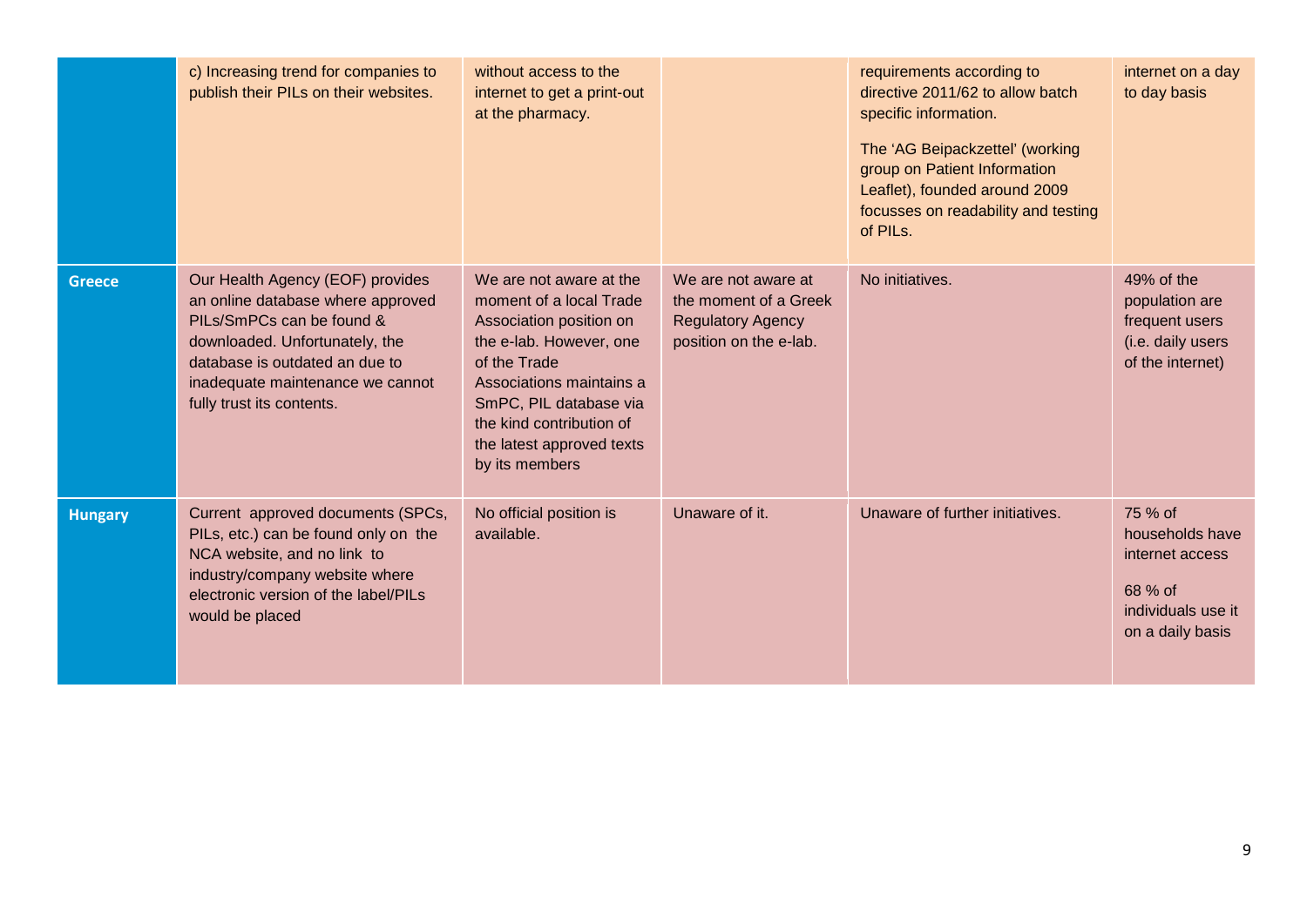| <b>Ireland</b> | The IPHA hosts a website providing<br>electronic SmPCs and PILs to the<br>public and HCPs; only available to<br>member companies, each has full<br>responsibility to ensure the currently<br>approved document appears on this<br>site at all times. Advantage: instant<br>ready access to information on all<br>medicines from IPHA member<br>companies. Disadvantage: includes<br>all innovator companies, but excludes<br>most generic companies (not IPHA<br>members). End users are Industry,<br>HCPs and patients. | Little progress has been<br>made from IPHA (Irish<br>Pharmaceutical<br><b>Healthcare Association)</b><br>other than circulating the<br>link to the NIVEL survey<br>from companies to<br>respond directly.<br>Industry (MAHs) looking<br>to add this to the<br>regulatory IPHA agenda | Topic was discussed at<br>the EU Annual TOPRA<br>symposium in 2012,<br>co-sponsored by the<br>HPRA. The HPRA are<br>reserved of the e-<br>labelling, using<br>cautious approach after<br>learning that the User<br>Testing exercise had<br>not resolved issues of<br>readability of the PIL.<br>Their view is to await<br>output from the EC<br>review and at an<br><b>HPRA/IPHA</b> meeting<br>denied further<br>comment until then.<br>This aligns with their<br>general approach<br>where they look to<br>follow EU lead. | The Health Products Regulatory<br>Authority (HPRA) publish SmPCs<br>and PILS on their website,<br>managed by HPRAyet companies<br>carry out a quality check on the<br>documents due to be issued<br>following approval of a<br>variation/remewal/new application.<br>SmPC's have a longstanding<br>electronic publication history, with<br>PILs added more recently. HPRA<br>upload within 14 days. The HPRA<br>provide a link to the EMA website,<br>the EPAR for SmPCs/PILs of CPs.<br>This covers all MAs - innovator<br>and generic.<br>IPHA has approached Industry to<br>provide research topics for an<br>MSc student; e-labelling has been<br>suggested as a topic, along with<br>background and rationale. | 82 % of<br>households have<br>internet access<br>61 % of<br>individuals use it<br>on a daily basis |
|----------------|--------------------------------------------------------------------------------------------------------------------------------------------------------------------------------------------------------------------------------------------------------------------------------------------------------------------------------------------------------------------------------------------------------------------------------------------------------------------------------------------------------------------------|--------------------------------------------------------------------------------------------------------------------------------------------------------------------------------------------------------------------------------------------------------------------------------------|------------------------------------------------------------------------------------------------------------------------------------------------------------------------------------------------------------------------------------------------------------------------------------------------------------------------------------------------------------------------------------------------------------------------------------------------------------------------------------------------------------------------------|---------------------------------------------------------------------------------------------------------------------------------------------------------------------------------------------------------------------------------------------------------------------------------------------------------------------------------------------------------------------------------------------------------------------------------------------------------------------------------------------------------------------------------------------------------------------------------------------------------------------------------------------------------------------------------------------------------------------|----------------------------------------------------------------------------------------------------|
| <b>Italy</b>   | On AIFA's website a database with<br>SmPCs and PILs of all approved<br>products, including CP products is<br>available, with a list of those products<br>which had a labeling update in the<br>last 4 months.<br>Also, according to AIFA's Provision<br>coming into effect on June 2014, after<br>a labeling update, companies will no<br>longer need to recall "old" batches, as<br>the pharmacists will have to print out                                                                                              | Farmindustria and other<br>pharma associations<br>(Assogenerici,<br>Assosalute) have<br>stipulated a general<br>agreement with<br>Farmadati for the central<br>data base collecting all<br>new leaflets and making<br>them available ot the<br>pharmacists (see left)                | according to the law<br>DDL n. S. 2085 - 17th<br>Annual Law for the<br>Market and<br>Competition (PIL) the<br>pharmacist has been<br>given the possibility to<br>provide the updated<br>PIL in digital format,<br>too as per below text:                                                                                                                                                                                                                                                                                     |                                                                                                                                                                                                                                                                                                                                                                                                                                                                                                                                                                                                                                                                                                                     | 69 % of pop.<br>use internet<br>daily,<br>54 % of<br>households have<br>internet access.           |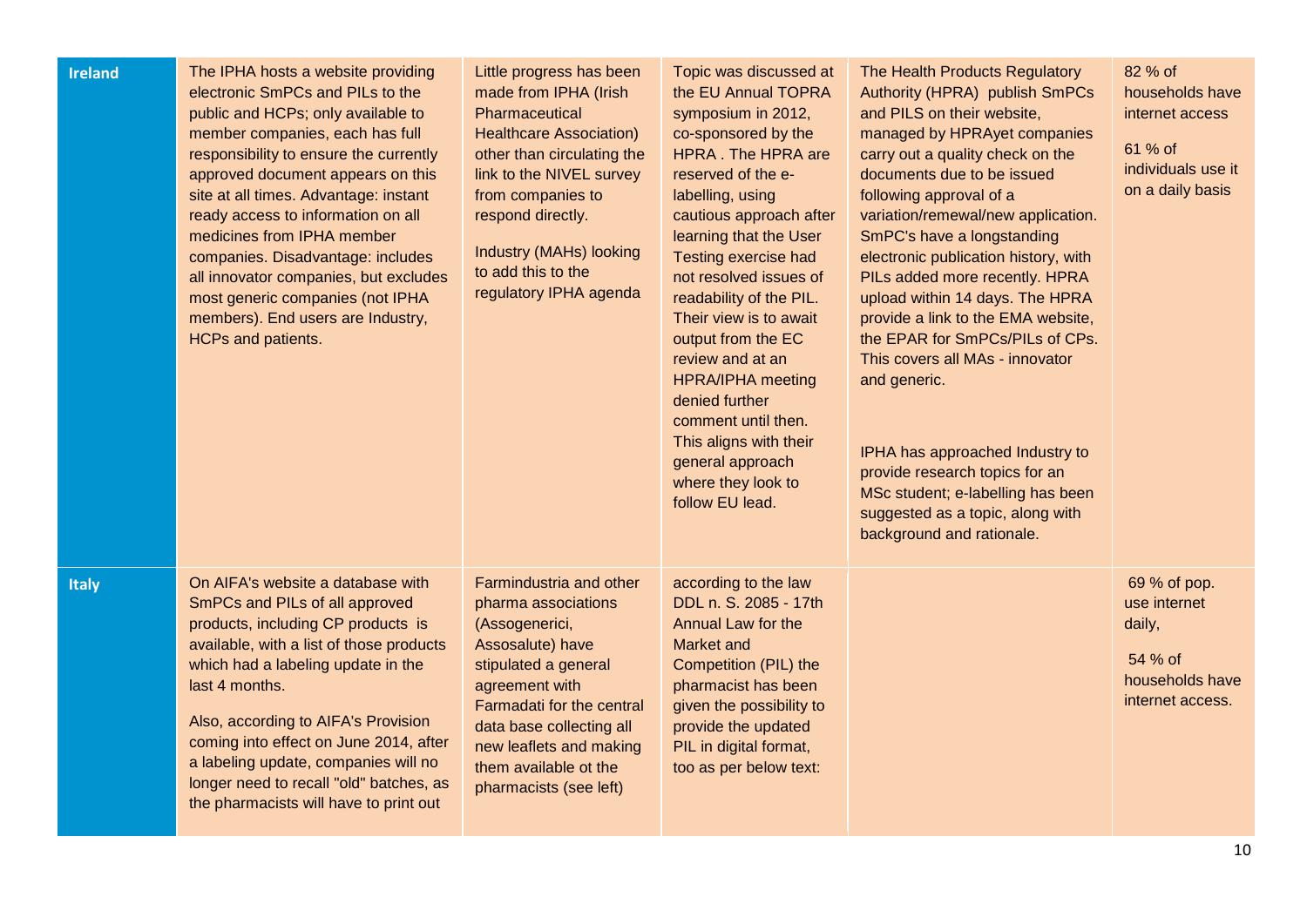|                  | from a central database the updated<br>leaflets to be handed over to the<br>patients with the "old" packs. The<br>pharmacists will also see a summary<br>of the changes occured, so that they<br>can furnish details to the patients of<br>what has been changed. The central<br>database has to be paid by the<br>companies. (see next column for<br>further details) | The plants will have to<br>implement the new<br>labels within 6 months<br>from the change, having<br>so enough time to buy<br>the new packaging<br>components $\Rightarrow$ no risk<br>of stock out situations. | DDL n. S. 2085 - 17th<br>Annual Law for the<br><b>Market and</b><br>Competition (PIL).<br>In the case of changes<br>made to the package<br>leaflet - the patient<br>chooses the procedure<br>for the withdrawal of<br>the replacement leaflet,<br>conforming to that<br>authorized in paper or<br>analogical format or<br>through the use of<br>alternative digital<br>methods and without<br>charges for public<br>finance article 1,<br>paragraph 164. |                                                                                                                                                                                                                                                                                  |                                                                                                     |
|------------------|------------------------------------------------------------------------------------------------------------------------------------------------------------------------------------------------------------------------------------------------------------------------------------------------------------------------------------------------------------------------|-----------------------------------------------------------------------------------------------------------------------------------------------------------------------------------------------------------------|----------------------------------------------------------------------------------------------------------------------------------------------------------------------------------------------------------------------------------------------------------------------------------------------------------------------------------------------------------------------------------------------------------------------------------------------------------|----------------------------------------------------------------------------------------------------------------------------------------------------------------------------------------------------------------------------------------------------------------------------------|-----------------------------------------------------------------------------------------------------|
| <b>Latvia</b>    | All current approved labelling<br>documents (SPCs, PILs, Labelling)<br>for medicinal products registered in<br>Latvia can be found in the NCA<br>website (www.zva.gov.lv) and this is<br>managed by the HA specialists. In<br>case of centrally registered products,<br>the agency refers to the EMA<br>homepage.                                                      | No official position.                                                                                                                                                                                           | No official agency<br>position on e-labelling<br>is available.                                                                                                                                                                                                                                                                                                                                                                                           | While no official agency position is<br>available, NCA advise to refer to<br>CMD Position paper on the use of<br>the Quick Response (QR) codes<br>to provide information about the<br>medicinal product (April 2014)<br>recently published. Currently no<br>further initiatives. | 72 % of<br>households have<br>internet access,<br>60 % of<br>individuals use it<br>on a daily basis |
| <b>Lithuania</b> | The agency provides an online<br>database where all current approved<br>PILs/SmPCs for specific products can<br>be found & downloaded.<br>In case of centrally registered                                                                                                                                                                                              | No official position.                                                                                                                                                                                           | No official position.                                                                                                                                                                                                                                                                                                                                                                                                                                    | No further initiatives.                                                                                                                                                                                                                                                          | 53 % of pop. use<br>internet daily,                                                                 |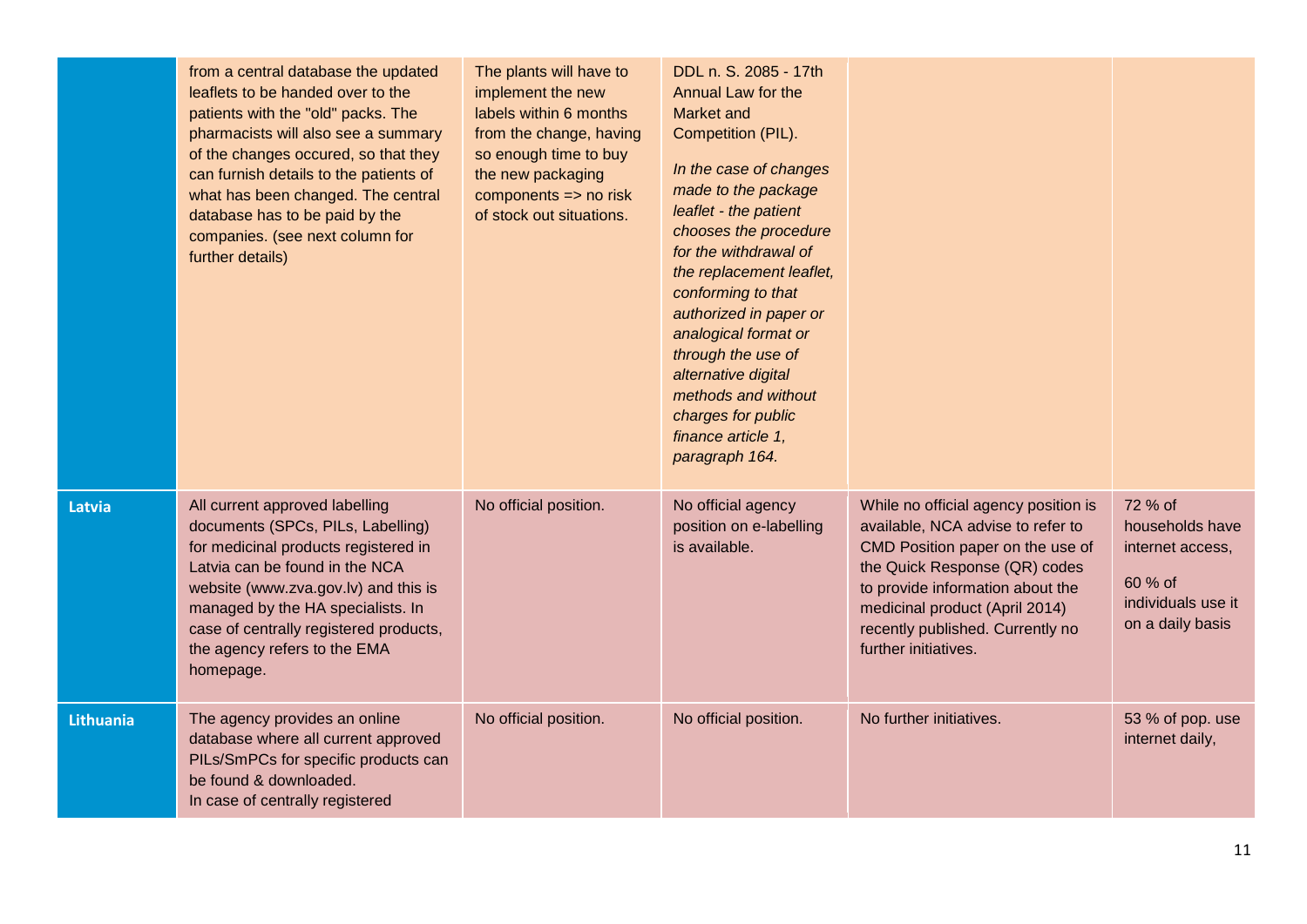|                    | products, the agency refers to the<br>EMA homepage.                                                                                                                                                                                                                           |                                                                                                                                                                                                                                                                            |                                                                                                                                                                                                                                                                                                                                                                                                                                                                                                                                      |                                                                                                                                                                                                                                                              | 65 % of<br>households have<br>internet access.                                                         |
|--------------------|-------------------------------------------------------------------------------------------------------------------------------------------------------------------------------------------------------------------------------------------------------------------------------|----------------------------------------------------------------------------------------------------------------------------------------------------------------------------------------------------------------------------------------------------------------------------|--------------------------------------------------------------------------------------------------------------------------------------------------------------------------------------------------------------------------------------------------------------------------------------------------------------------------------------------------------------------------------------------------------------------------------------------------------------------------------------------------------------------------------------|--------------------------------------------------------------------------------------------------------------------------------------------------------------------------------------------------------------------------------------------------------------|--------------------------------------------------------------------------------------------------------|
| <b>Luxemburg</b>   | SEE Belgium_ France database and<br>Agency website                                                                                                                                                                                                                            | In collaboration with<br>Belgium, APL is closely<br>working with the<br>Luxembourgian<br><b>Competent Authorities</b><br>(and the EU Authorities)<br>to have national pilot<br>projects set-up by the<br>authorities to test e-<br>labelling in hospitals in<br>Luxembourg | LUX agency does not<br>believe e-inserts can<br>replace paper insert in<br>the package as from<br>today since not every<br>individual has internet<br>access. However, they<br>are supportive to<br>explore the use of new<br>electronic technologies<br>to disseminate the<br>information on<br>medicines for instance<br>and to set-up pilot<br>projects in<br>collaboration with<br>Belgium to test e-<br>labelling starting in<br>"protected<br>environment" such as<br>hospital for prescription<br>hospital used<br>medicines. | <b>SEE BELGIUM</b>                                                                                                                                                                                                                                           | <b>See Eurostat</b>                                                                                    |
| <b>Netherlands</b> | The MEB (National CA) provides<br>approved PILs and SmPCs for<br>nationally and MRP DCP products<br>and links to the approved Annex for<br>CP products on their website.<br>Responsibility to update lies with the<br>MEB and the website is publically<br>available for all. | Nefarma (EPFIA) and<br>HollandBio (EuropaBIO)<br>have not published a<br>specific position.<br>In principle, trade<br>associations support<br>good access of current                                                                                                       | The MEB does not<br>have an official position<br>on E-Labelling<br>published.                                                                                                                                                                                                                                                                                                                                                                                                                                                        | The KNMP (Dutch pharmacists<br>association) makes (the most<br>important) information on drug<br>products available via their<br>databases and they search the<br>MEB website and other<br>documentation for updates to<br>product information to include in | 97% of the<br>Dutch population<br>has access to<br>the internet<br>(CBS statline<br><b>April 2014)</b> |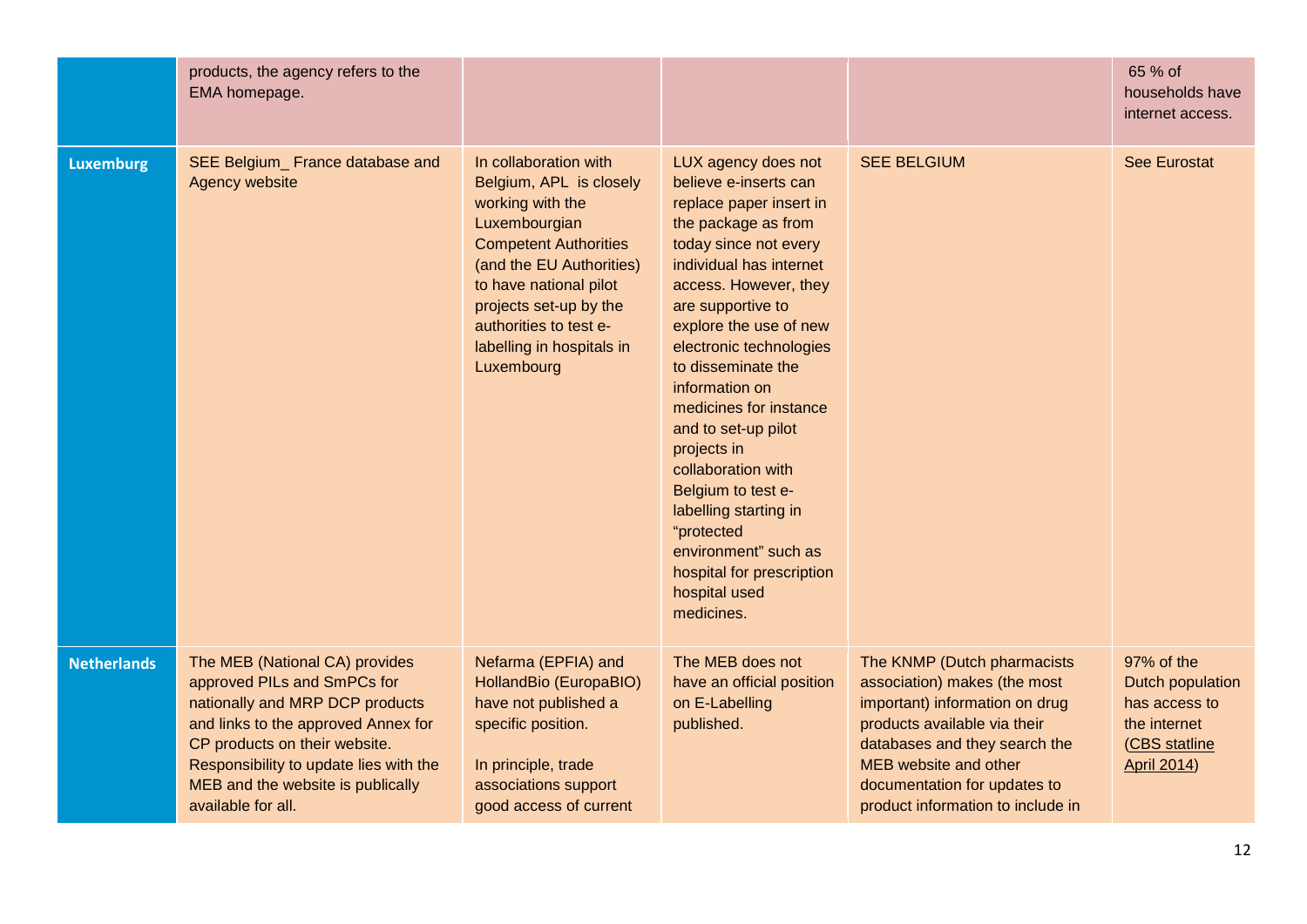The database provides elaborate search functionalities.

texts to relevant parties and e-labeling might help.

the G-standard, which populates the pharmacists databases with product information.

The Health Care Institute of the Netherlands (Zorginstituut Nederland [ZIN]), the Medicines Evaluation Board (MEB), Pharmacovigilance Centre Lareb, the Medicinal Products Bulletin (Geneesmiddelenbulletin [Gebu]) and the Institute for Responsible Use of Medicinal products (Instituut voor Verantwoord Medicijngebruik [IVM]) have signed a declaration of intent to provide more up-to-date and clear information about medicinal products. The ultimate aim is to promote the appropriate use of medicinal products. This corresponds to one of the aims in the MEB Strategic Business Plan 2014 - 2018.

The MEB and the Netherlands Pharmacovigilance Centre Lareb currently already share information with the (digital) Pharmacotherapeutic Compass (FK), which will form the backbone of the information provided to prescribers.

The focus is now on streamlining the information to healthcare providers and this will indirectly benefit the patient. Subsequently, 88 % of individuals use it on a daily basis [\(CBS Statline](http://statline.cbs.nl/Statweb/publication/?DM=SLNL&PA=71098NED&D1=33%2c65-77&D2=0-2&D3=a&HDR=G1&STB=T%2cG2&VW=T)  [April 2014\)](http://statline.cbs.nl/Statweb/publication/?DM=SLNL&PA=71098NED&D1=33%2c65-77&D2=0-2&D3=a&HDR=G1&STB=T%2cG2&VW=T)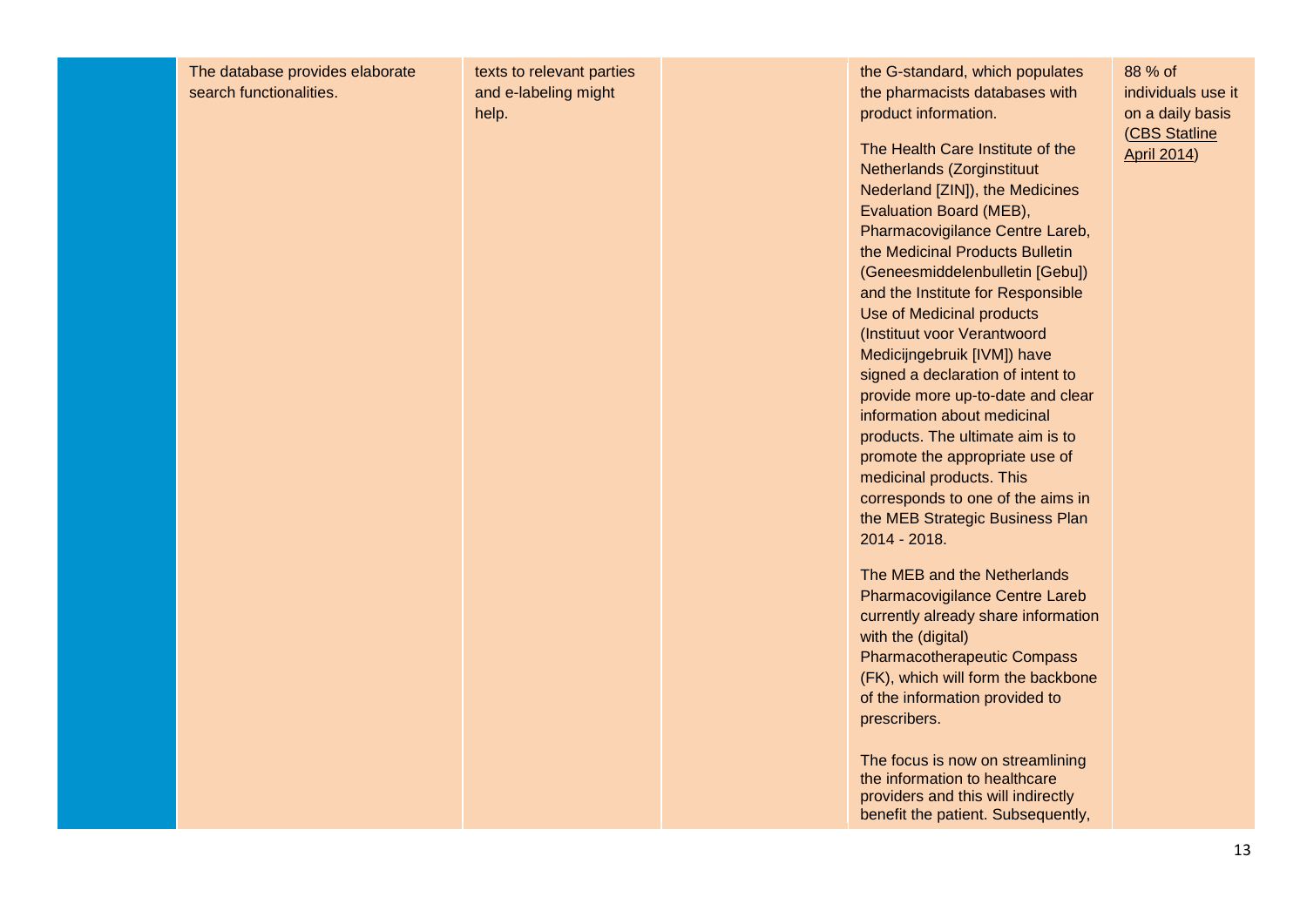|               |                                                                                                                                                                                                                                                                                                                                                                                                                                                                                                                                                                                                                                                                                                                                                                                                                                                                                                                                                                                                                                       |                                                                                                                                                                                                                                                                                                  |                                                                                                                                                               | the information to patients will also<br>need to be improved.<br>See also http://english.cbg-<br>meb.nl/latest/news/2015/06/01/im<br>proved-information-for-healthcare-<br>providers-about-medicines                                                                                                                                                                                                                                                                                                                                                                                                                                                                                                                                                                                                                                               |                                                                 |
|---------------|---------------------------------------------------------------------------------------------------------------------------------------------------------------------------------------------------------------------------------------------------------------------------------------------------------------------------------------------------------------------------------------------------------------------------------------------------------------------------------------------------------------------------------------------------------------------------------------------------------------------------------------------------------------------------------------------------------------------------------------------------------------------------------------------------------------------------------------------------------------------------------------------------------------------------------------------------------------------------------------------------------------------------------------|--------------------------------------------------------------------------------------------------------------------------------------------------------------------------------------------------------------------------------------------------------------------------------------------------|---------------------------------------------------------------------------------------------------------------------------------------------------------------|----------------------------------------------------------------------------------------------------------------------------------------------------------------------------------------------------------------------------------------------------------------------------------------------------------------------------------------------------------------------------------------------------------------------------------------------------------------------------------------------------------------------------------------------------------------------------------------------------------------------------------------------------------------------------------------------------------------------------------------------------------------------------------------------------------------------------------------------------|-----------------------------------------------------------------|
| <b>Norway</b> | Felleskatalogen, a daughter company<br>of the Norwegian trade association<br>publish PILs on their website. The<br>Norwegian Medicines Agency links to<br>this website and the website is a<br>commonly recognised source for<br>information for medicinal products in<br>Norway. All companies, including<br>generics and parallel traders upload<br>their PILs to this website.<br>Felleskatalogen has launced two<br>apps; one for patiens, and one for<br>healthcare professionals. By scanning<br>the EAN code on the medicinal pack,<br>patients are routed to the PIL, and<br>healthcare professionals are routed to<br>the abbreviated SPC. Alternatively, if<br>you do not have any of the apps<br>installed, some products has a QR<br>code printed on the pack, directing<br>you to the PIL's website.<br>Norway's ePILs are provided in an<br>XML-format, not as pdf. The user can<br>easily select the chapter of interest<br>and increase the font size if needed,<br>which makes the information easily<br>accessible. | The trade association's<br>strategic program is to<br>be a driving force<br>regarding<br>implementation of<br>electronic PILs.<br>The trade association<br>are having meetings with<br>NoMA to further discuss<br>the ePIL framework<br>according the the white<br>paper from the<br>parliament. | A white paper from the<br>parliament was<br>published in 2016 is<br>positive to the<br>implementation of<br>ePILs instead of or in<br>addition to paper PILs. | The trade association is working<br>closesly with the Norwegian<br>medicines agency to ensure an<br>automatic delivery of updated PILs<br>to Felleskatalogen for products in<br>the MRP/DCP and national<br>procedures, upon approval of new<br>version of the PIL by the agency.<br>The PILs will be delivered in PDF<br>format and Felleskatalogen will<br>convert the information to XML<br>before it is published to the<br>website and apps. This process<br>will ensure that all ePILs are<br>updated in a timely manner.<br>In 2018, Felleskatalogen will start<br>the development of a solution to<br>gain updated PILs from the EMA<br>website for products approved in<br>the Centralised Procedure.<br>The Norwegian trade association<br>is planning a pilot project to<br>replace the paper PIL with e-PIL<br>only for some products. | 98% of<br>households have<br>internet Access<br>(Eurostat 2015) |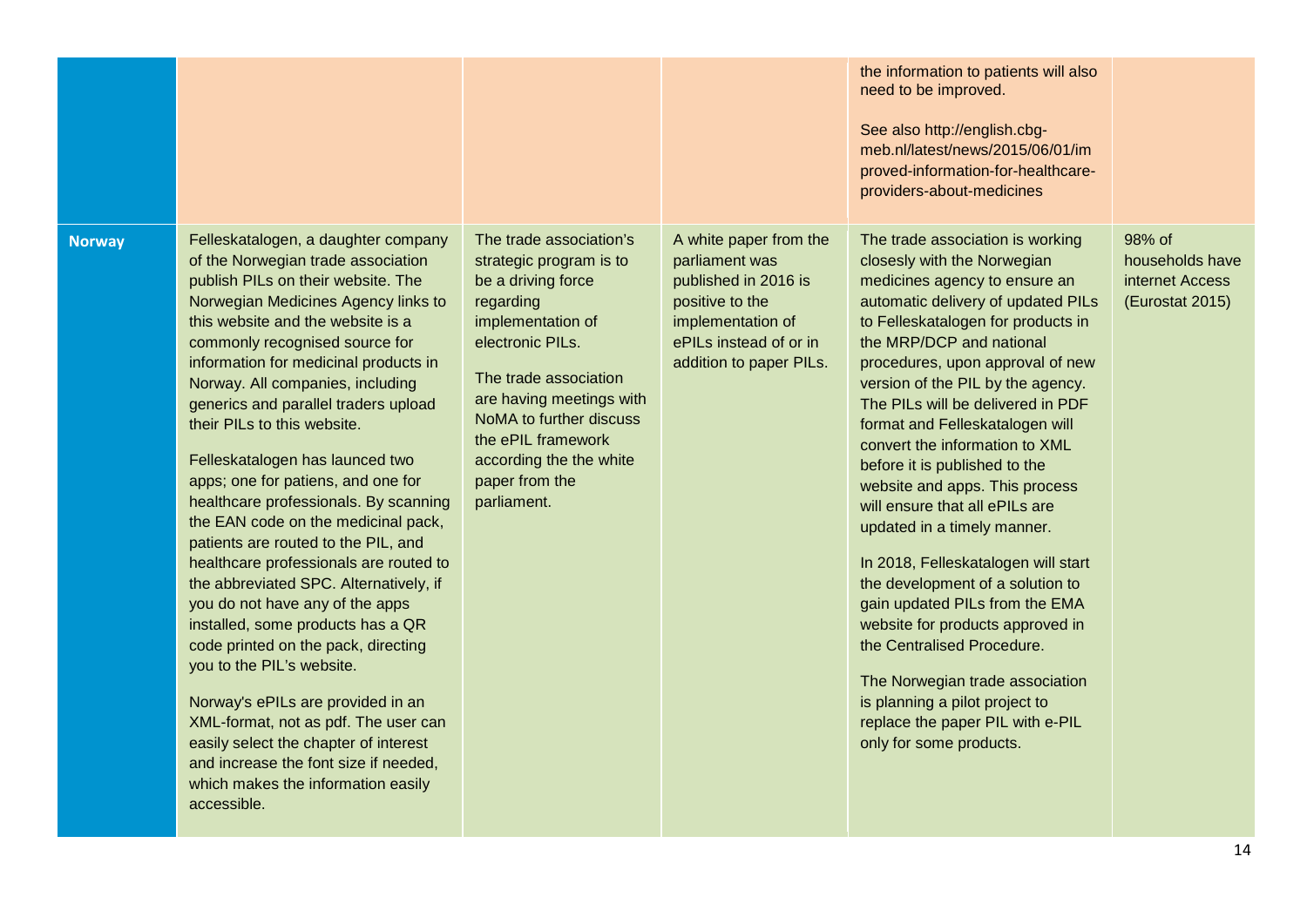|                 | Some products also have instruction<br>videos to show how to use the<br>product, e.g. how to prepare the<br>product, how to inject or how to<br>inhale. These videos are available on<br>the website and in the apps.                                                                                                                                                                                                                                                    |                                                     |                                                                                                                                                                                                        |                                                                                                                                                                                                                                                                                                                                                                                                                                                                                                                                                                                                                       |                                                                                                                                             |
|-----------------|--------------------------------------------------------------------------------------------------------------------------------------------------------------------------------------------------------------------------------------------------------------------------------------------------------------------------------------------------------------------------------------------------------------------------------------------------------------------------|-----------------------------------------------------|--------------------------------------------------------------------------------------------------------------------------------------------------------------------------------------------------------|-----------------------------------------------------------------------------------------------------------------------------------------------------------------------------------------------------------------------------------------------------------------------------------------------------------------------------------------------------------------------------------------------------------------------------------------------------------------------------------------------------------------------------------------------------------------------------------------------------------------------|---------------------------------------------------------------------------------------------------------------------------------------------|
| <b>Poland</b>   | The Polish Agency provides<br>approved PILs and SmPCs for<br>nationally and MRP, DCP products on<br>their website. For CP products a link<br>to the EMA website is provided.                                                                                                                                                                                                                                                                                             | No official position.                               | The Polish Agency<br>provides approved<br><b>PILs and SmPCs for</b><br>nationally and MRP,<br>DCP products on their<br>website. For CP<br>products a link to the<br><b>EMA</b> website is<br>provided. | No current initiatives.                                                                                                                                                                                                                                                                                                                                                                                                                                                                                                                                                                                               | 75% of<br>households have<br>internet access<br>60% of<br>individuals use it<br>on a daily basis<br>77% of<br>population have<br>PC at home |
| <b>Portugal</b> | Latest approved SmPC and PILs<br>found in NCA website, centralised<br>products referred to EMA website.<br>"SAVE in RECIPE" (eMed.pt) for<br>smartphones (iOS & Android):<br>access price of medicines & PIL.<br>Alerts, Pharmacy location, etc<br>included<br>There are also some initiatives<br>promoted by the MAHs making the<br>PILs available on its webpages.<br>These are projects under the<br>responsibility of the MAHs, developed<br>on an individual basis. | <b>APIFARMA</b><br>No official position for<br>now. | No official position, yet<br>app available with PIL<br>online. So far not<br>intended to replace<br>paper versions.                                                                                    | No further initiatives.<br>Results from a study on digital<br>literacy in health launched in May<br>2017, involving 3,500 National<br>Health Service users in Portugal,<br>show that 88% of respondents say<br>that they use the internet<br>frequently to seek information<br>about health, but only 20%<br>consider it credible.<br>Data from the study reveal that<br>"credibility and excessive amount<br>of information were the main<br>problems pointed out by 78% and<br>38% of participants, respectively.<br>There is a huge diversity of health<br>information sources on the<br>Internet, but there is no | 63% of pop. use<br>internet daily,<br>48% of<br>households have<br>internet access.<br>(see also column<br>"current<br>initiatives")        |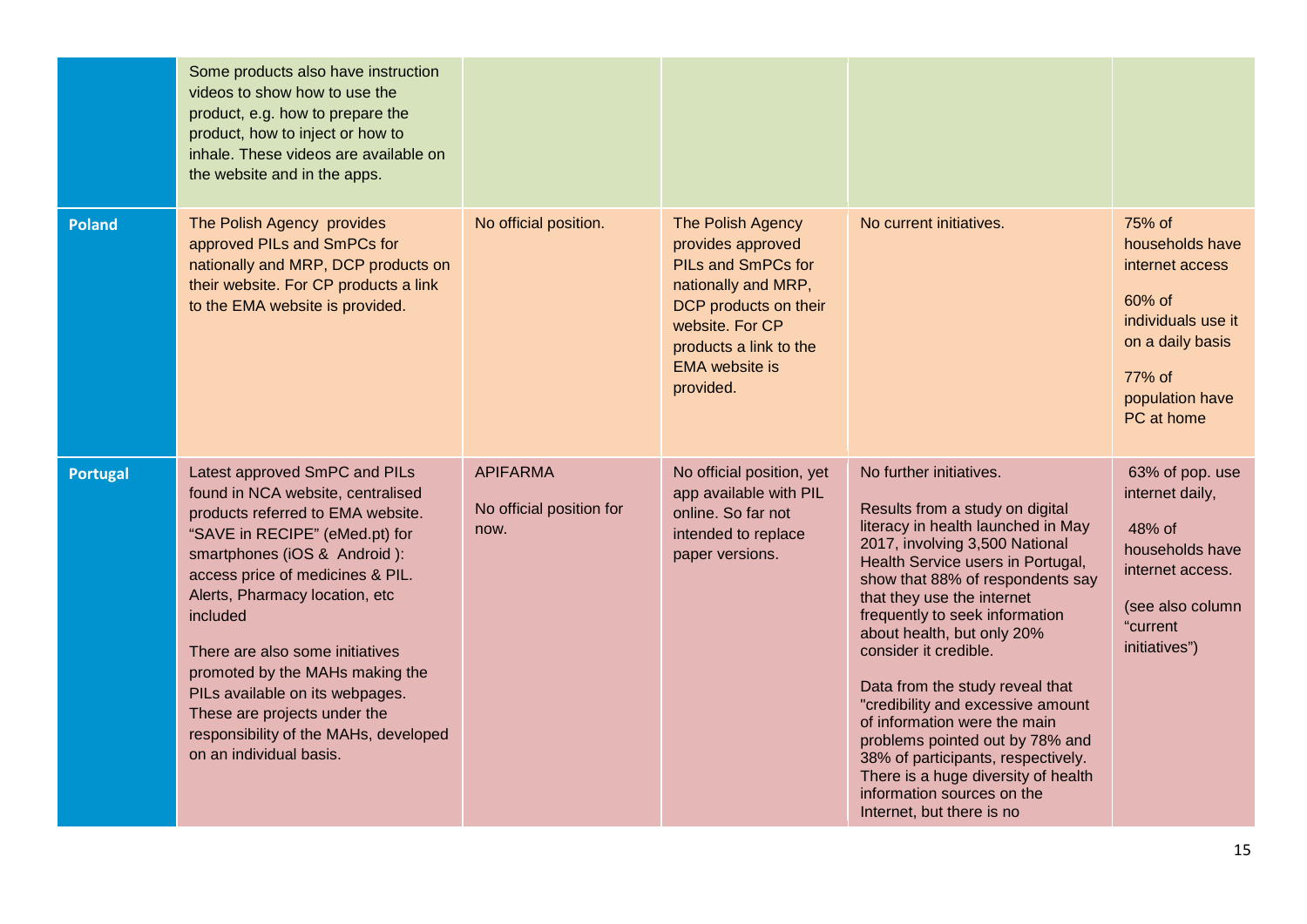|                 |                                                                                                                                                                                                                                                                               |                                                                                                                                                           |                       | certification methodology for these<br>sources."<br>The study also revealed that half<br>of the participants believe that the<br>information transmitted by doctors<br>is not always perceptible and<br>enlightening. 60% of respondents<br>admit to use the internet to look up<br>for disease symptoms and their<br>meaning; searching on available<br>treatments (47%), information on<br>doctors and hospitals (43%) and<br>disease prevention (41%).<br>Note: The study was conducted by<br>the Health Information<br><b>Technologies Commission of</b><br>Health Parliament Portugal (not<br>published /available).<br>Source: Press Release (link) |                                                |
|-----------------|-------------------------------------------------------------------------------------------------------------------------------------------------------------------------------------------------------------------------------------------------------------------------------|-----------------------------------------------------------------------------------------------------------------------------------------------------------|-----------------------|-----------------------------------------------------------------------------------------------------------------------------------------------------------------------------------------------------------------------------------------------------------------------------------------------------------------------------------------------------------------------------------------------------------------------------------------------------------------------------------------------------------------------------------------------------------------------------------------------------------------------------------------------------------|------------------------------------------------|
| Romania         | Latest approved documents (SPCs,<br>PILs) may be found on the NCA<br>(National Medical Devices) website.<br>For Centrally Approved Products the<br>current PILs and SmPCs in<br>Romanian language are posted on<br>the EU Community Register of<br><b>Medicinal Products.</b> | No official position.                                                                                                                                     | No official position. | No further initiatives.                                                                                                                                                                                                                                                                                                                                                                                                                                                                                                                                                                                                                                   | 43% of<br>population use<br>internet regularly |
| <b>Slovakia</b> | The agency provides an online<br>database on its website, containing all<br>current approved PILs/SmPCs for<br>specific products. In case of centrally<br>registered products, the agency refers<br>to the EMA homepage.                                                      | Slovak Association of<br><b>Regulatory Affairs</b><br>Professionals (SARAP)<br>regularly challenges the<br>agency. No official<br>position of the agency. | No official position. | No further initiatives.                                                                                                                                                                                                                                                                                                                                                                                                                                                                                                                                                                                                                                   | 78 % of<br>households have<br>internet access  |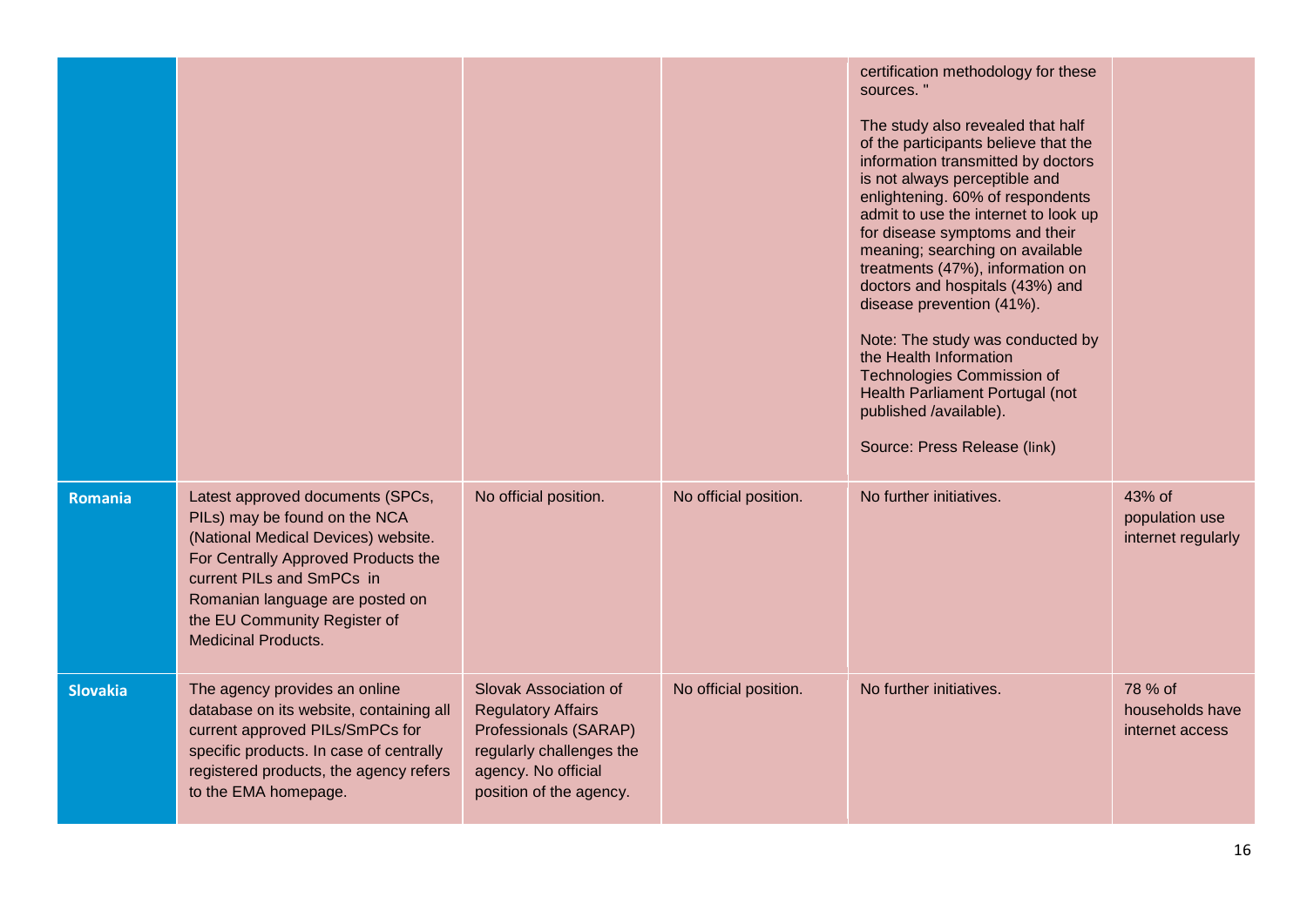|                 | http://www.sukl.sk/en/servis/search/searc<br>hing-on-the-database-of-medicinal-<br>products?page_id=410                                                                                                |                                                              |                                                                                                                                                                                                                                                                    |                                                                                                                                                                                                                                                                                                                                                                                                                                                                                                                                                                                                                                                                                                                                                                                                                                     | 61 % of<br>individuals use it<br>on a daily basis                                                                                                                              |
|-----------------|--------------------------------------------------------------------------------------------------------------------------------------------------------------------------------------------------------|--------------------------------------------------------------|--------------------------------------------------------------------------------------------------------------------------------------------------------------------------------------------------------------------------------------------------------------------|-------------------------------------------------------------------------------------------------------------------------------------------------------------------------------------------------------------------------------------------------------------------------------------------------------------------------------------------------------------------------------------------------------------------------------------------------------------------------------------------------------------------------------------------------------------------------------------------------------------------------------------------------------------------------------------------------------------------------------------------------------------------------------------------------------------------------------------|--------------------------------------------------------------------------------------------------------------------------------------------------------------------------------|
| <b>Slovenia</b> | Slovenian agency maintains an online<br>database where all current approved<br>PILs/SmPCs for products registered<br>in Slovenia can be accessed. CP<br>products are referred i to the EMA<br>website. | No special official<br>position has been<br>adopted for now. | Slovenian Agency has<br>not formulated a<br>position on E-labelling<br>yet. It is not to be<br>expected that they form<br>an official position<br>soon. Their usual<br>approach is to wait and<br>see what the prevalent<br>trend in the EU in<br>general will be. | No further initiatives.<br><b>Commercial initiative: MEDIATELY</b><br>(https://mediately.co/si/about/)<br>Available in seven European CEE<br>countries: Slovenia, Croatia,<br>Serbia, Czech Republic, Slovakia,<br><b>Bulgaria and Romania</b><br>Providing drug info, ICD-10 info<br>and clinical and diagnostic tools in<br>the user's local language on<br>mobile and web, exclusively from<br>independent, verified sources<br>(EMA, national drug agencies,<br>national insurance houses).<br>Doctors and other HCPs are the<br>current focus. For patients<br>currently, PIL documents are now<br>available as PDFs, they have<br>information on price and<br>surcharges and the coverage of<br>medicines from insurance.<br>The app also gives summary<br>information what has changed in<br>SmPC from the previous version. | home internet<br>access:<br>70 %<br>households with<br>broadband<br>connection:<br>74 %<br>Internet usage<br>for seeking<br>health-related<br>information: 50<br>$\frac{0}{0}$ |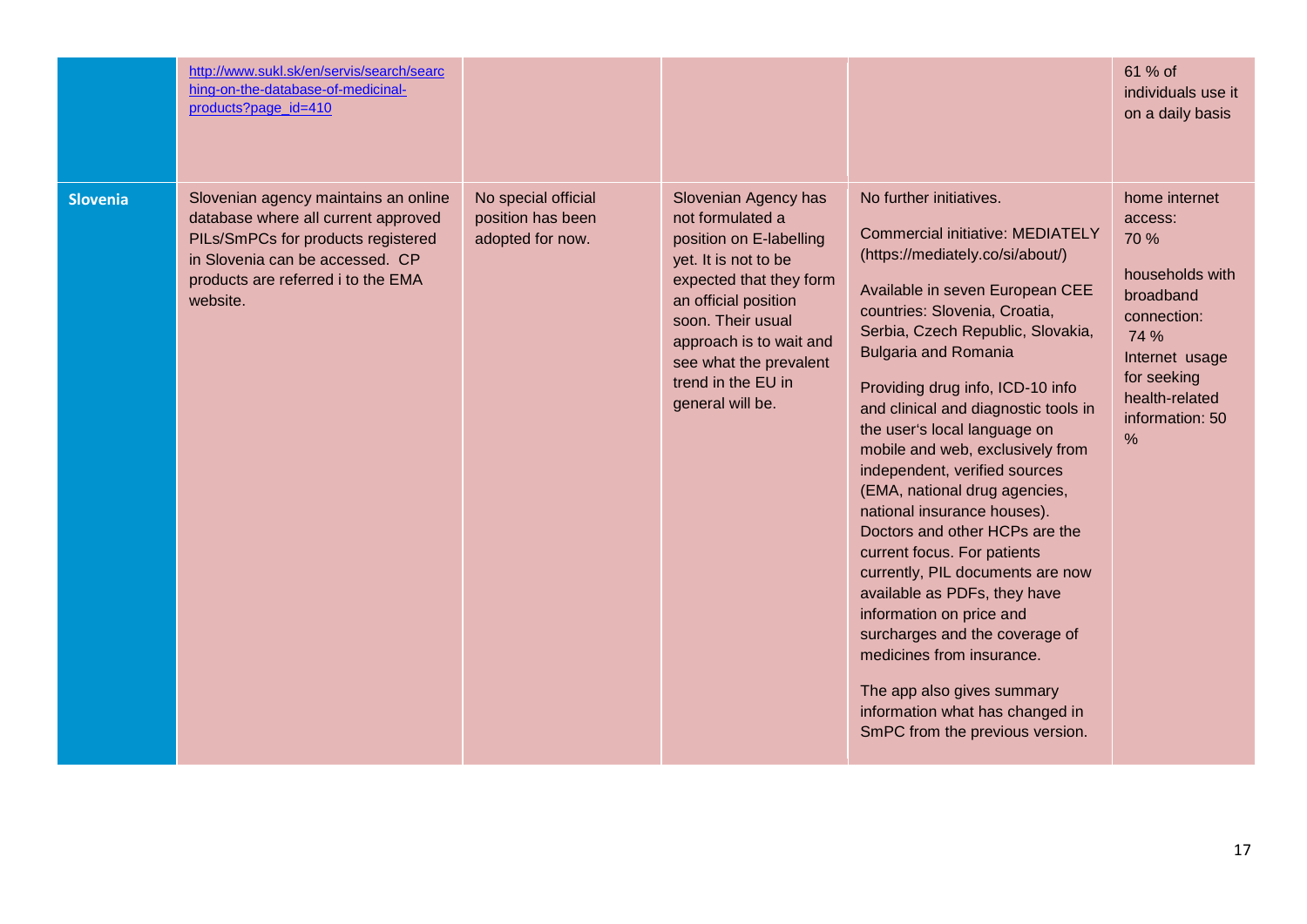| <b>Spain</b>  | Agency (AEMPS) provides an online<br>database with current approved<br>SmPC and PILs (CIMA) in PDF<br>format that can be downloaded.<br>For centralized products the Agency<br>refers to EMA.                                                                                                                                                                                                                                                                                                                                                                                                                                      | <b>FARMAINDUSTRIA's</b><br>position is rather positive<br>and collaborates with the<br><b>AEMPS</b> in any related<br>activity | No official position<br>although they seem<br>rather supportive of e-<br>labelling                                                                                                                                                                                                                                                             | The AEMPS has just launched the<br>possibility to read the bar codes<br>on the carton of medicinal<br>products with the i-phone/Android<br>which would take the patient to<br>key product information although<br>not replacing the paper version for<br>the moment. Farmaindustria is<br>testing this one. The AEMPS is<br>also working on developing the so<br>called audio-PILs and audio-<br>SmPCs to facilitate access to<br>product information to blind and<br>disabled people. All private<br>initiatives always refer to the<br>AEMPS data base (CIMA). | 70% of<br>households have<br>internet access,<br>54% of Spanish<br>use it on a daily<br>basis      |
|---------------|------------------------------------------------------------------------------------------------------------------------------------------------------------------------------------------------------------------------------------------------------------------------------------------------------------------------------------------------------------------------------------------------------------------------------------------------------------------------------------------------------------------------------------------------------------------------------------------------------------------------------------|--------------------------------------------------------------------------------------------------------------------------------|------------------------------------------------------------------------------------------------------------------------------------------------------------------------------------------------------------------------------------------------------------------------------------------------------------------------------------------------|------------------------------------------------------------------------------------------------------------------------------------------------------------------------------------------------------------------------------------------------------------------------------------------------------------------------------------------------------------------------------------------------------------------------------------------------------------------------------------------------------------------------------------------------------------------|----------------------------------------------------------------------------------------------------|
| <b>Sweden</b> | LIF, trade Association of innovative<br>pharma provides Fass.se containing<br>PL, SmPC and information on<br>medicines The product information<br>is the text approved by the<br>authorities, updated by the<br>companies. New information has to<br>be uploaded witin 10 days, important<br>new info is "flagged". Master data is<br>updated several times by the hour.<br>The PL can also be read out loud by<br>the system and pharmacy staff can<br>order a Braille version<br>The website is available to all . It has<br>3 different target groups/channels<br>(public. hcp and veterinary medicines.<br>https://www.fass.se | LIF is encouraging E-<br>labelling discussions -<br>see right.                                                                 | The MPA published<br><b>SmPCs and PILs for</b><br>national, MRP/DCP<br>products on their<br>website (www.mpa.se),<br>available to the public.<br>The updates are made<br>within 24hrs after<br>approval. For centrally<br>approved products, the<br>MPA has a link from<br>their website to the<br>EMA's website.<br>No official position yet. | LIF has a working group dealing<br>with electronic PLs. Among the<br>goals is<br>- advocacy among patient groups<br>- advocacy among management in<br>the companies<br>- possible pilot                                                                                                                                                                                                                                                                                                                                                                          | 93 % of<br>households have<br>internet access<br>85 % of<br>individuals use it<br>on a daily basis |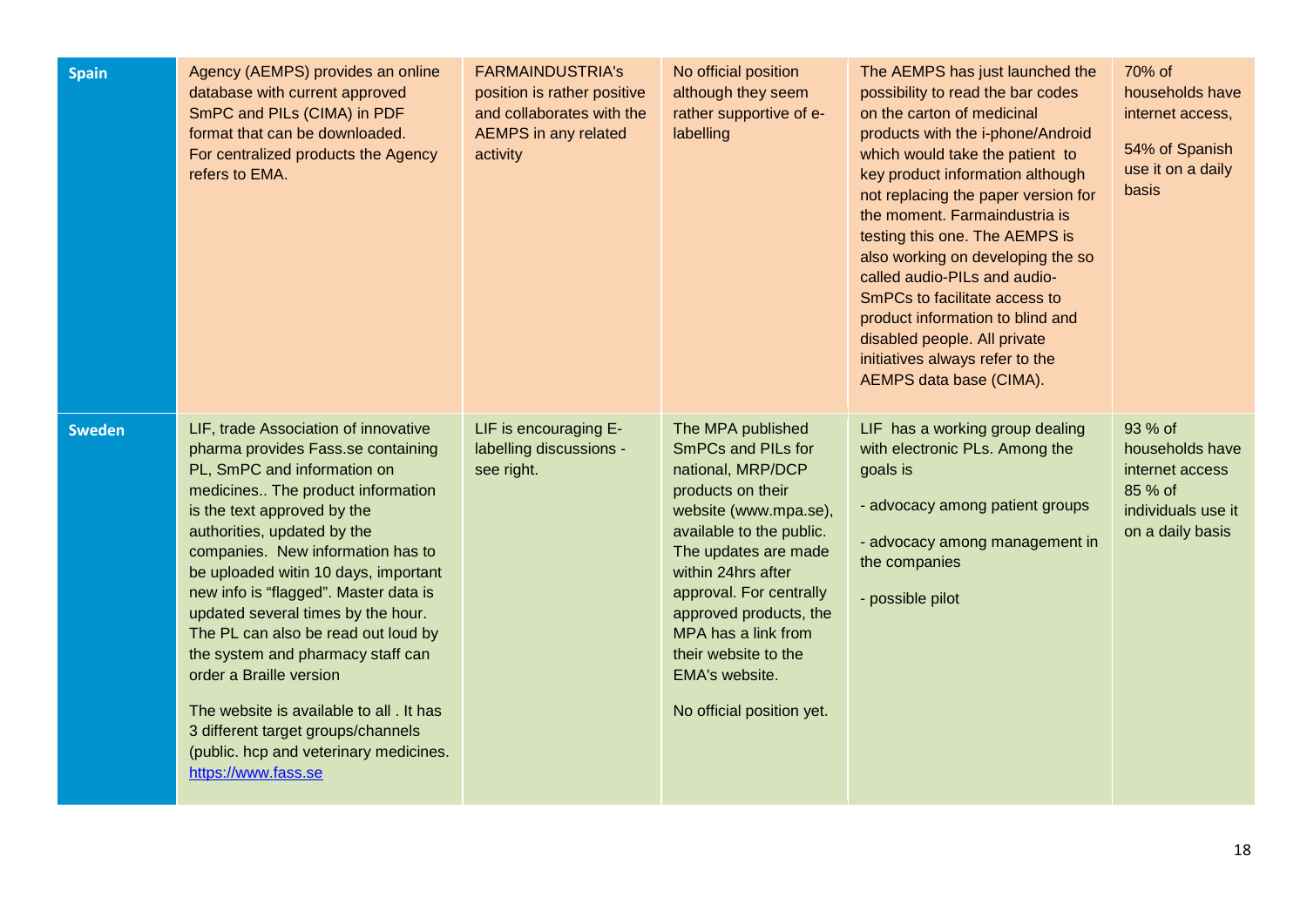|                    | The website is customized for use in<br>mobile phones for all three channels.<br>For patients, the PIL is displayed as<br>first view section headings. Each<br>section heading expands on a single<br>click displaying the entire PIL text<br>under the heading. This enables<br>patients to search for information in a<br>tailored fashion to meet their own<br>needs. The mobile phone site also<br>allow patients to check availability of<br>the chosen medicinal products in all<br>pharmacies (nearby using location,<br>and by named Pharmacy search)<br>There are also mobile applications for<br>on-line and off-line use. The<br>available apps are intended for health<br>care personnel and not for the public. |                      |                      |                 |                                                                                                                   |
|--------------------|------------------------------------------------------------------------------------------------------------------------------------------------------------------------------------------------------------------------------------------------------------------------------------------------------------------------------------------------------------------------------------------------------------------------------------------------------------------------------------------------------------------------------------------------------------------------------------------------------------------------------------------------------------------------------------------------------------------------------|----------------------|----------------------|-----------------|-------------------------------------------------------------------------------------------------------------------|
| <b>Switzerland</b> | The agency provides an online<br>database available to the public<br>where all currently approved SmPCs<br>and PILs for all medicinal products<br>can be found and downloaded. This<br>database is fully up to date. It also<br>provides the possibility to search for<br>products registered in Switzerland per<br>INN or per company.<br>Local labels do not have any links to<br>company or industry websites or<br>APPs which include product labelling<br>electronically.                                                                                                                                                                                                                                               | No position for now. | No position for now. | No initiatives. | 91% of<br>households do<br>have internet<br>access.<br>83% of<br>individuals use it<br>several times per<br>week. |